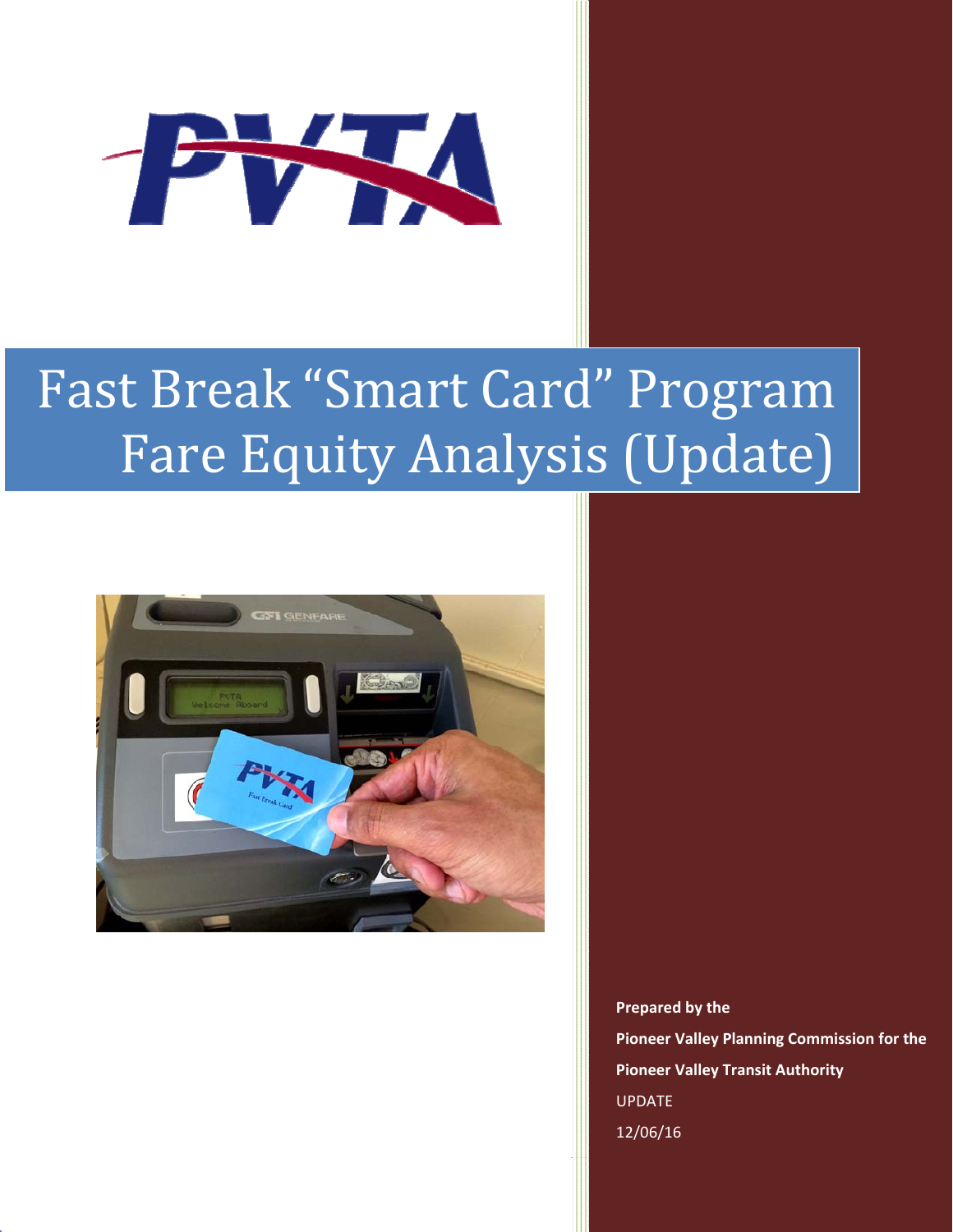This page intentionally blank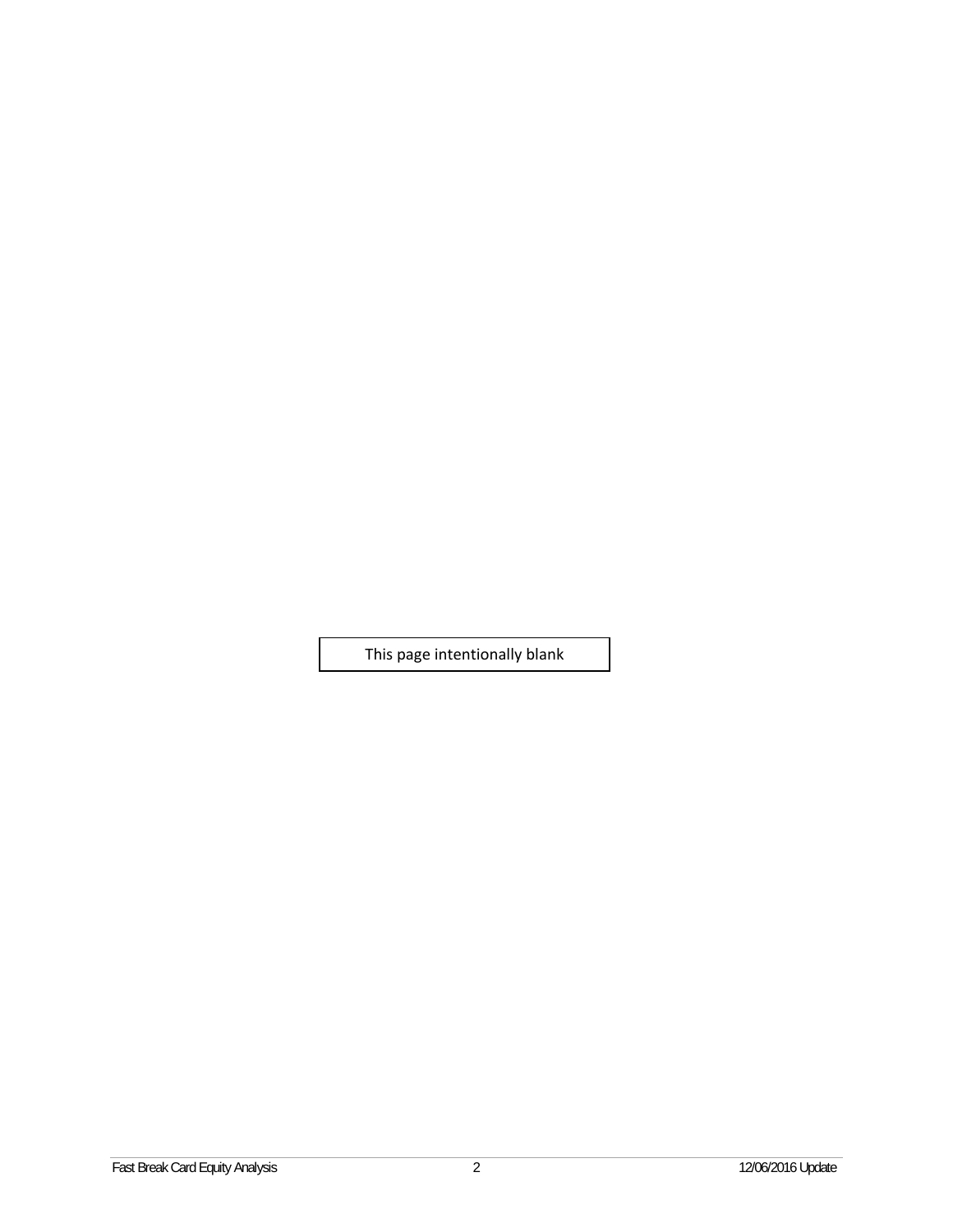# **Contents**

| $\mathbf{1}$ .                                                                         |  |
|----------------------------------------------------------------------------------------|--|
| 2.                                                                                     |  |
| 3.                                                                                     |  |
| 3.1                                                                                    |  |
| 3.1.1                                                                                  |  |
| 3.1.2                                                                                  |  |
| 3.1.3                                                                                  |  |
| 4.                                                                                     |  |
| 5.                                                                                     |  |
| 5.1                                                                                    |  |
| 5.2                                                                                    |  |
| 6.                                                                                     |  |
| 7.                                                                                     |  |
| 7.1                                                                                    |  |
| Geographic and Sales Hours Availability of Fast Break Card and Mitigation 20<br>7.1.1  |  |
| 7.1.2                                                                                  |  |
| 7.1.3                                                                                  |  |
| Fast Break Smart Card Fees and Minimum Stored Value Impacts and Mitigation 26<br>7.1.4 |  |
| 7.2                                                                                    |  |
| 7.2.1                                                                                  |  |
|                                                                                        |  |
| 8                                                                                      |  |
|                                                                                        |  |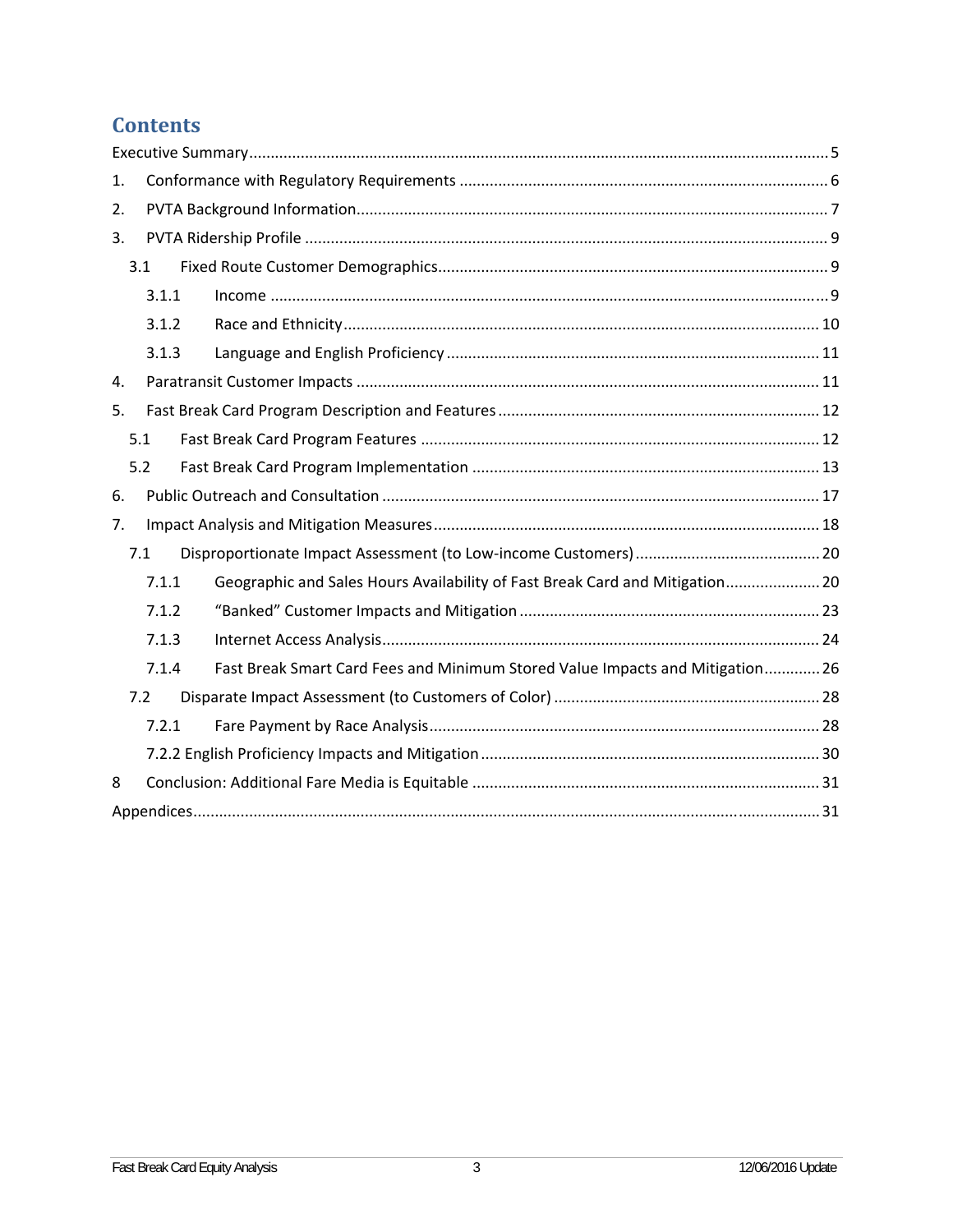# **Figures**

| Fig. 7.1.4-1: Fare Payment by Income Level (as Percentage of Fares Paid by each Income Category)26 |  |
|----------------------------------------------------------------------------------------------------|--|
|                                                                                                    |  |
|                                                                                                    |  |
|                                                                                                    |  |
|                                                                                                    |  |
|                                                                                                    |  |
|                                                                                                    |  |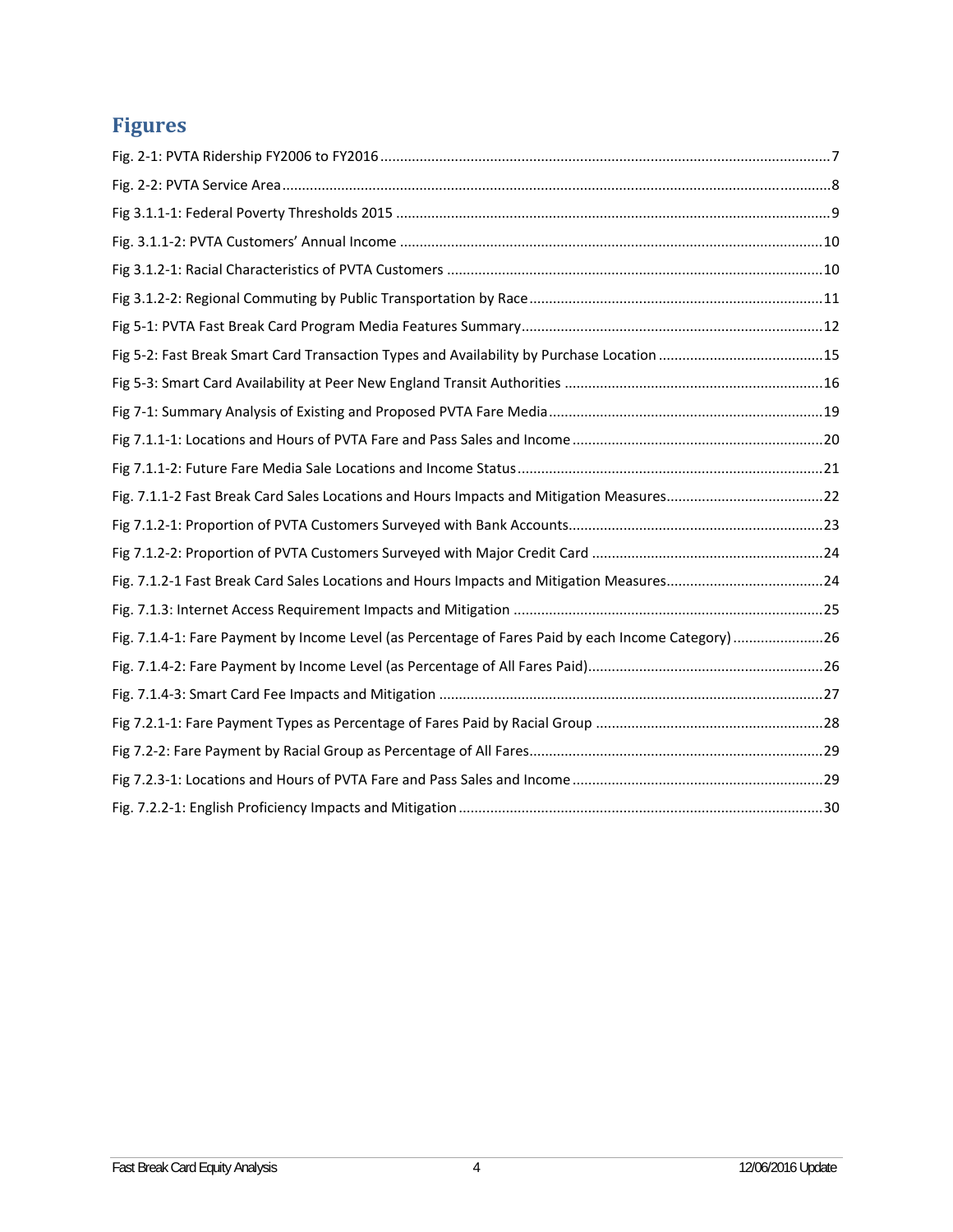# **Executive Summary**

The Pioneer Valley Transit Authority (PVTA) is implementing its Fast Break Card program, an electronic "smart card" fare payment technology. The Fast Break Card will allow PVTA customers to use a single durable plastic card to use passes and pay fares on bus routes, rather than having to carry cash or repeatedly buy paper magnetic strip passes.



The Fast Break Card will offer several features, including "tap‐and‐go" capability at the farebox for faster boarding, as well as online reloading and balance read‐out.

Importantly, customers will be able to securely register their cards with PVTA to insure their balance is protected in case the card is lost.

There will be no increase to PVTA's existing fares and no changes to fare policies when the Fast Break **Card becomes available. All of PVTA's existing fare payment options and pass purchase locations will** be available as they are today for riders who do not wish to use the Fast Break Card. There will be no **changes to any of PVTA's fixed route or paratransit services associated with the Fast Break Card.**

**This document is an update to a fare equity analysis for the Fast Break Card program dated October 12, 2016, which did not include the project phasing described herein that was subsequently been developed by PVTA to assure sufficient there are sufficient locations for Fast Break Card sales and reloading.** There are no substantive differences in the conclusions of these two documents.

The Fast Break Card program is being implemented in phases to assure a smooth roll‐out of this technology to PVTA customers. A project pre‐test was carried out with students of Springfield Technical Community College during Summer and Fall of 2016. Information from that test project has been used to develop the phased roll‐out of the Fast Break Card to PVTA customers who wish to use it.

This fare equity analysis has been performed consistent with federal law to insure that the features of the Fast Break Card program are equitably available to all PVTA bus customers. Four public hearings were conducted, and additional informal outreach sessions were conducted at the Springfield Bus Terminal, Holyoke Transportation Center, and Northampton Academy of Music bus route hubs to provide PVTA riders with information about Fast Break and opportunities to comment.

This analysis concludes that the addition of the Fast Break Card program fare payment options will not disproportionately discriminate against customers of color customers as compared to white customers, and it will not pose disparate impacts to low-income customers with the mitigation measures proposed.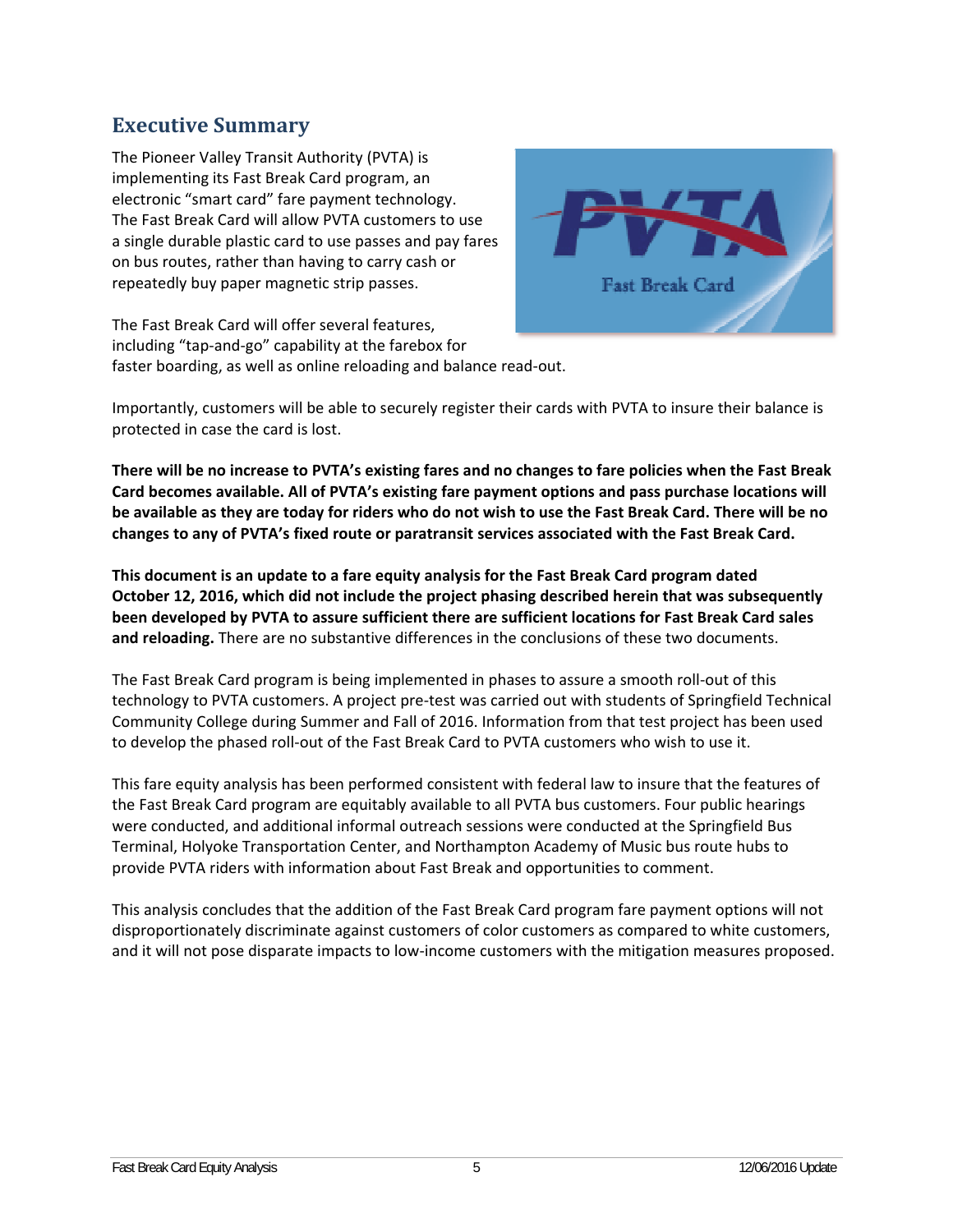# **1. Conformance with Regulatory Requirements**

This analysis has been prepared to comply with the requirements of Title VI of the Civil Rights Act of 1964 in 49 CFR Section 21.5(b)(2), 49 CFR Section 21.5(b)(7), and Appendix C Section 3 to 49 CFR part 21, and in accordance with the guidance in Federal Transit Administration Circular 4702.1B of October 1, 2012 and related guidance to FTA recipients with service areas containing 200,000 or more residents.

Under these regulations and guidelines, the Pioneer Valley Transit Authority (PVTA) is required to conduct a Title VI equity analysis in the course of planning a major service change or any magnitude of change to fare prices or fare media (method of payment) to determine whether service or fare changes will have a discriminatory impact with regard to race, color, income, or national origin. Equity analyses are required whether or not the proposed changes would be beneficial or detrimental to customers.

In this case, an equity analysis is required because PVTA is proposing a change in its fare media by adding the Fast Break Card, a "smart card" electronic fare payment option that will provide customers with additional and more convenient options for paying their fares. There will be no changes to PVTA's existing fares and no changes to existing fare policies and payment options. All existing fare media and payment options will be retained. There will be no changes to PVTA bus or paratransit services.

The purpose of this equity analysis is to determine whether or not the new fare media may have an adverse impact on PVTA customers of color and/or low‐income riders, depending on where and when [the new fare media] can be purchased, as well as the costs, bank account requirements, and internet access needs associated with new fare payment options.

A demographic analysis of the customers who using PVTA's current fare media and estimating who among them will or will not be able to use the new fare media is required by FTA so that PVTA can determine whether there are adverse or disproportionate burdens on minority or low‐income populations and what are the effective and appropriate measures to mitigate those impacts on those transit customers.

(In accordance with FTA guidance, this report uses the term "minorities" where necessary to conform to federal regulations and guidance that refer collectively to people who are not white. However, in PVTA's view the use of the term "minorities" is not consistent with the intent and purpose of an equity analysis because the majority of PVTA customers—at least 62%—are one or more races that are not white. Therefore, PVTA uses more inclusive language with respect to race where ever possible.)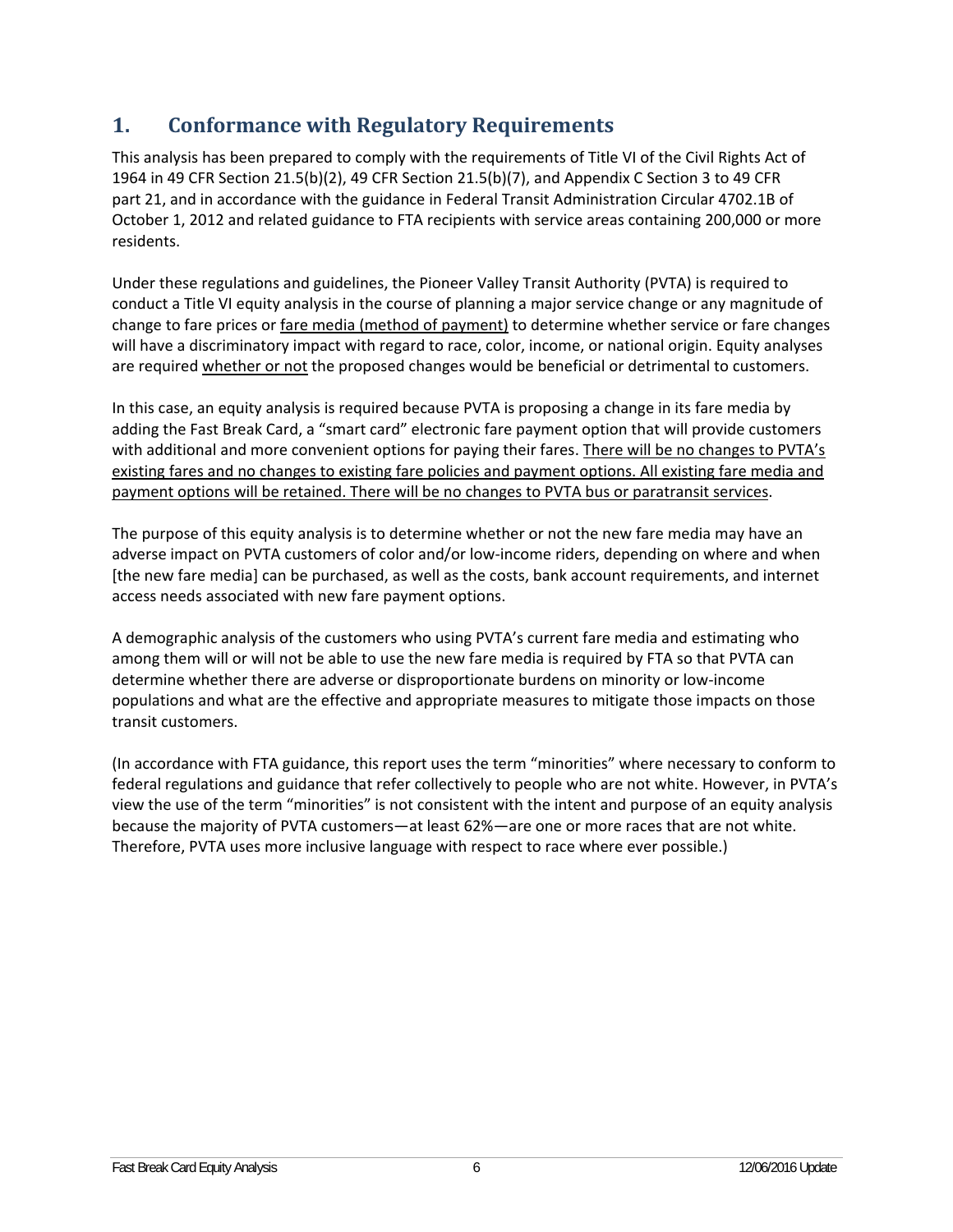# **2. PVTA Background Information**

The Pioneer Valley Transit Authority (PVTA) serves 24 communities in Western Massachusetts with a population of 580,230 (ACS 2014 five-year estimates). PVTA is a designated recipient of FTA funds that provides fixed route bus and ADA demand response public transportation to a geographic area measuring some 600 square miles that contains the Cities of Springfield, Chicopee, and Holyoke; the Five Colleges area of Northampton and Amherst, including more than 30,000 students and employees at the University of Massachusetts Amherst; and outlying suburban and rural communities.

PVTA operates a fleet of 186 heavy duty transit buses, 144 paratransit vans, and five 18‐passenger vans. There are 45 scheduled bus routes (fixed routes), with paratransit van provided within ¾ mile of those routes when they are operating to comply with the Americans with Disabilities Act (ADA). PVTA provided 12.3 million passenger trips in FY2015 (July 1 to June 30), up 18.1% since FY2010.



**Fig. 2‐1: PVTA Ridership FY2006 to FY2016**

Created in 1974, PVTA had an operating budget of \$45 million in FY2015. Under Massachusetts law, PVTA and the Commonwealth's 13 other regional transit authorities may not directly operate transit services. Therefore, PVTA competitively contracts with private companies to operate its fixed routes bus routes and paratransit van services. Currently, these contract operators are UMass Transit Services, First Transit, and Hulmes Transportation Services.

Funding for PVTA operations and capital improvements comes from several sources: federal grant programs; state and local governments; institutions; advertising; and passenger fares, which accounted for 18% of the total cost of services in FY2015.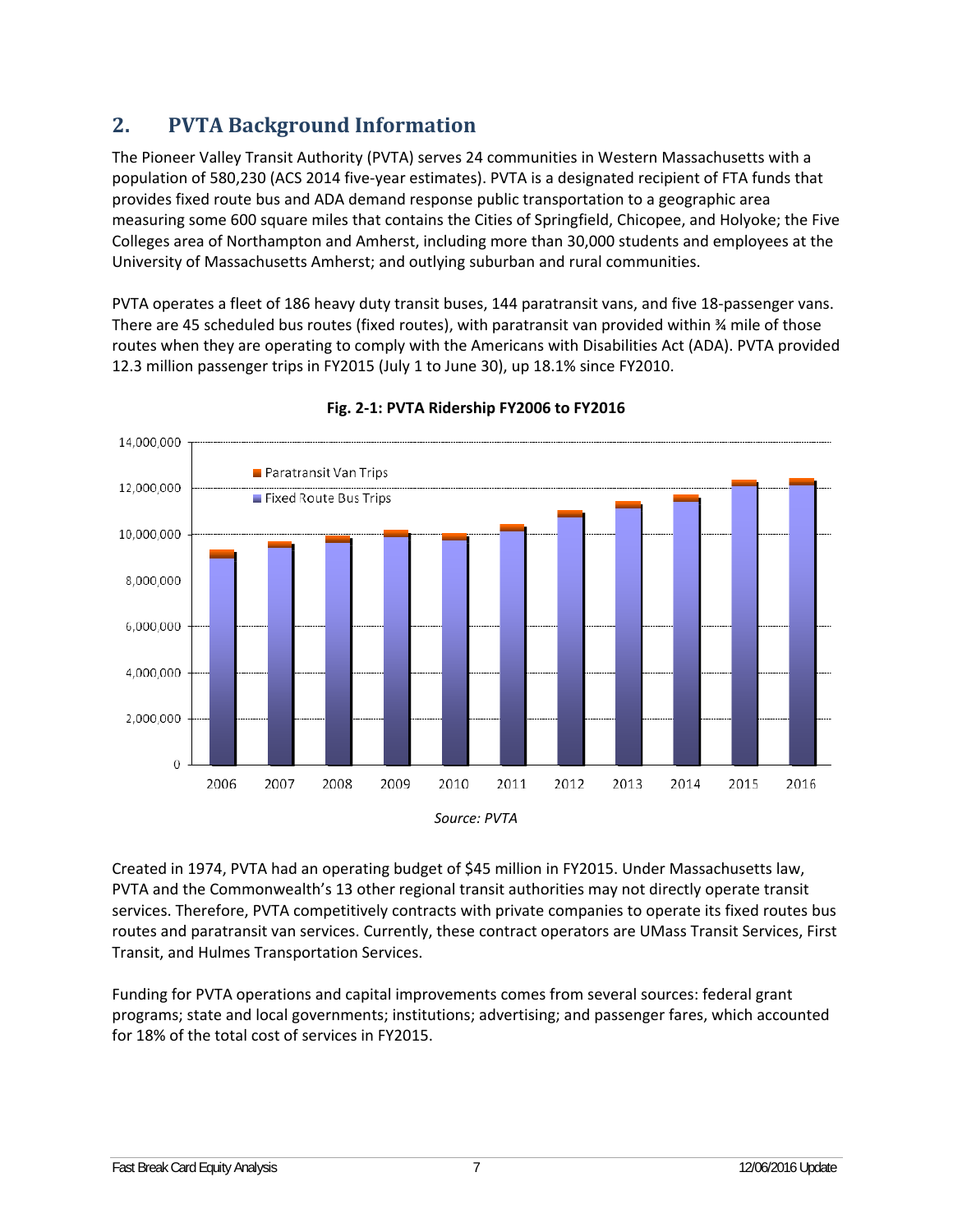

#### **Pioneer Valley Transit Authority PVTA** Service Area Map ATHOL/ MONTAGUE WENDELL Northern Route ASHFIELD DEERFIELD CONWAY Southern Route LEVERETT  $\blacksquare$ Passenger Terminal **SUNDERLAND** SHUTESBURY O **Transit Garage** GOSHEN WHATELY PVTA Member<br>Community **WILLIAMSBURG** ē **HATFIELD** CHESTERFIELD PELHAM AMHERST **HARDWICK HADLEY** NORTHAMPTON WESTHAMPTON **EASTHAMPTON BELCHERTOWN WARE HUNTINGTON** SOUTH **GRANBY** SOUTHAMPTON MONTGOMERY HOLYOK **WARREN** LUDLOW **PALMER CHICOPEE RUSSELL WESTFIELD** 團 WEST **BRIMFIELD WILBRAHAM** 置 **SPRINGFIELD MONSON** GRANVILLE EAST LONGMEADOW HAMPDEN AGAWAM WALES SOUTHWICK LONGMEADOW  $N$ E  $\mathbb N$ C C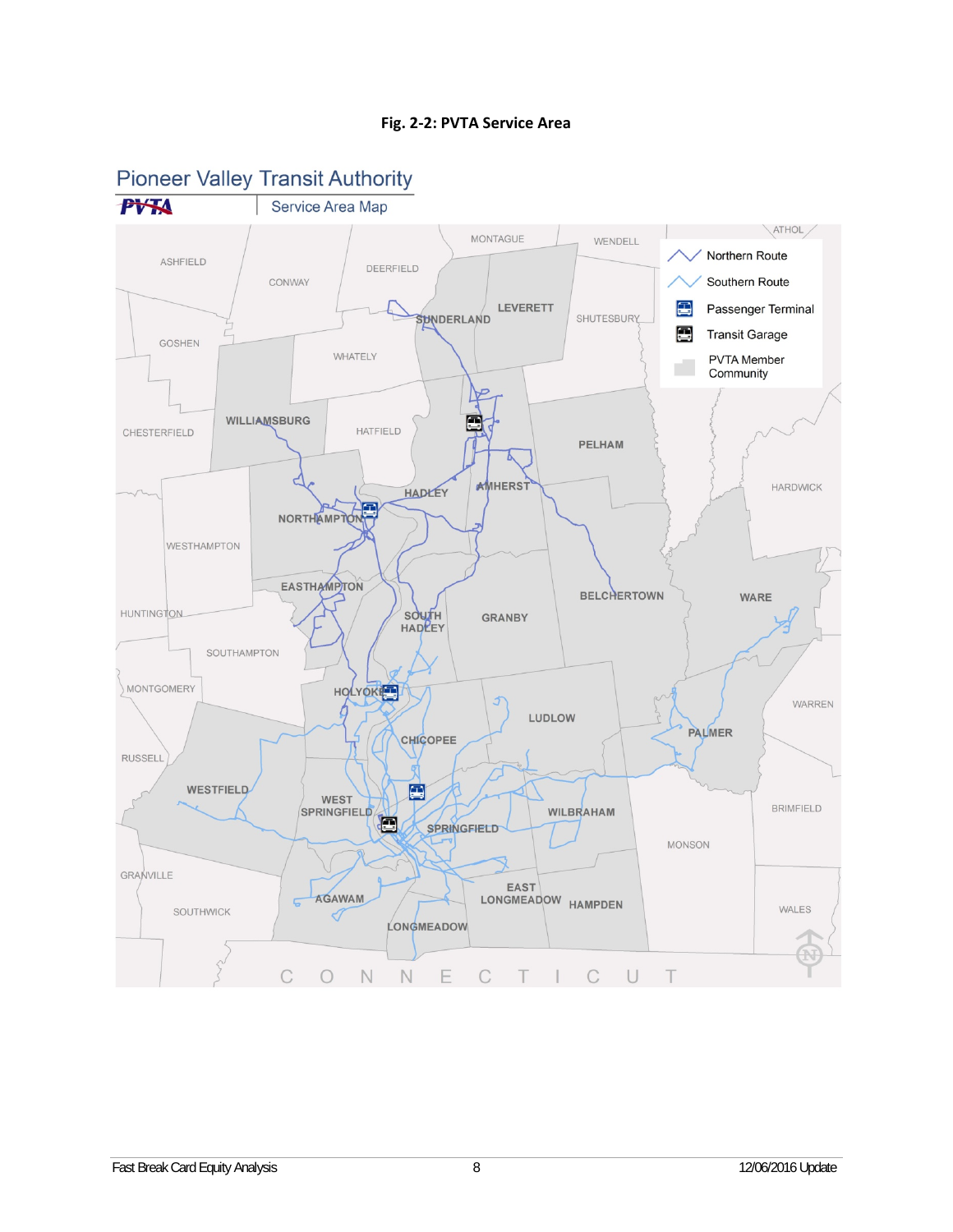# **3. PVTA Ridership Profile**

PVTA customers are highly dependent on public transit. "Transit dependent" is generally defined as having no means other than public transit to make a typical trip. A total 68% of PVTA riders surveyed said they have "No other way to make my trip" (PVTA 2015-2016 onboard rider surveys, n=2,798).

FTA defines transit dependency as: 1) people without private transportation or private car; 2) elderly age 65 and older; 3) youths under age 18; and 4) persons below poverty or median income. With respect to these characteristics, PVTA's most recent customer surveys found:

- 52% of PVTA customers do not own or have access to a private auto.
- 3.7 % are age 65 or older.
- Approximately one-fifth are 18 or younger.
- More than half (55.2%) of PVTA riders have incomes at or below the federal poverty level.

Therefore, it is reasonable to conclude that at least 2 of every 3 PVTA riders meet at least one of the criteria for being transit dependent. Based on ridership, fare payment data, and customer trip frequencies reported on rider surveys, there are an estimated 15,000 to 20,000 people in the region who use PVTA on a regular basis (at least once a week). This means that between 10,000 and 13,400 regular PVTA riders are considered transit dependent.

The Fast Break Card will be available to all customers of PVTA's fixed route buses, as the card works only with PVTA fare boxes. PVTA's paratransit vans are not equipped with fare boxes; therefore paratransit customers will not experience any changes in fare payment and are not included in this equity analysis.

## **3.1 Fixed Route Customer Demographics**

Demographic information presented in this section was compiled from surveys of 2,799 riders performed in 2015 (Hampden County PVTA routes) and 2016 (Hampshire and Franklin County routes). Additional information is presented from 2014 American Community Survey five year estimates.

#### **3.1.1 Income**

PVTA customers on average have personal incomes that are significantly less than the regional average. In fact, the majority of PVTA customers report personal income that is at or below the federal poverty level, which is shown below for 2015.

| Household Size | Annual Income |
|----------------|---------------|
| 1 person       | \$11,770      |
| 2 people       | \$15,930      |
| 3 people       | \$20,090      |
| 4 people       | \$24,250      |
| 5 people       | \$28,410      |
| 6 people       | \$32,730      |

#### **Fig 3.1.1‐1: Federal Poverty Thresholds 2015**

*Source: U.S. Department of Health and Human Services*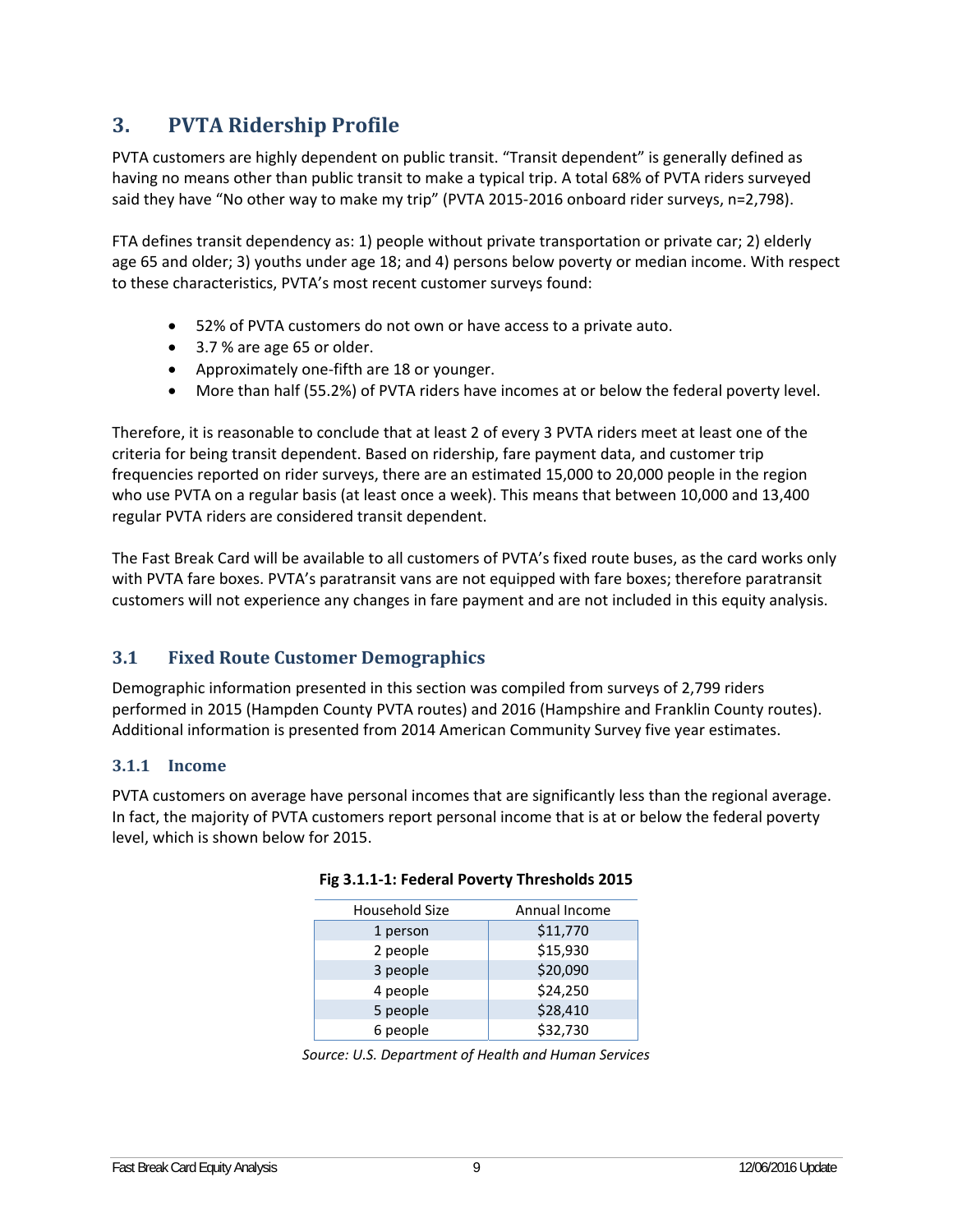Results from the 2015 and 2016 PVTA Customer Survey presented below show that more than 55% of PVTA customers are at or below the federal poverty level.



#### **Fig. 3.1.1‐2: PVTA Customers' Annual Income**

**Q11: What is your income level?**

This finding is generally supported by U.S. Census American Community Survey 2014 five-year estimates, which report that 55% of commuters who take transit to work make less than \$10,000/year. Another 29% make between \$10,000‐14,999, of which approximately 6% can reasonably be estimated to be below the \$11,700 federal poverty threshold shown below. Therefore, the estimated proportion of transit commuters only in the region below the poverty level is at least **61%.**

## **3.1.2 Race and Ethnicity**

People of color are the majority of PVTA riders, constituting at least 62% of customers surveyed in 2015 and 2016.



## **Fig 3.1.2‐1: Racial Characteristics of PVTA Customers**

*PVTA On Board Customer Surveys 2015 and 2016. N=2,798*

*PVTA On Board Customer Surveys 2015 and 2016. N=2,798*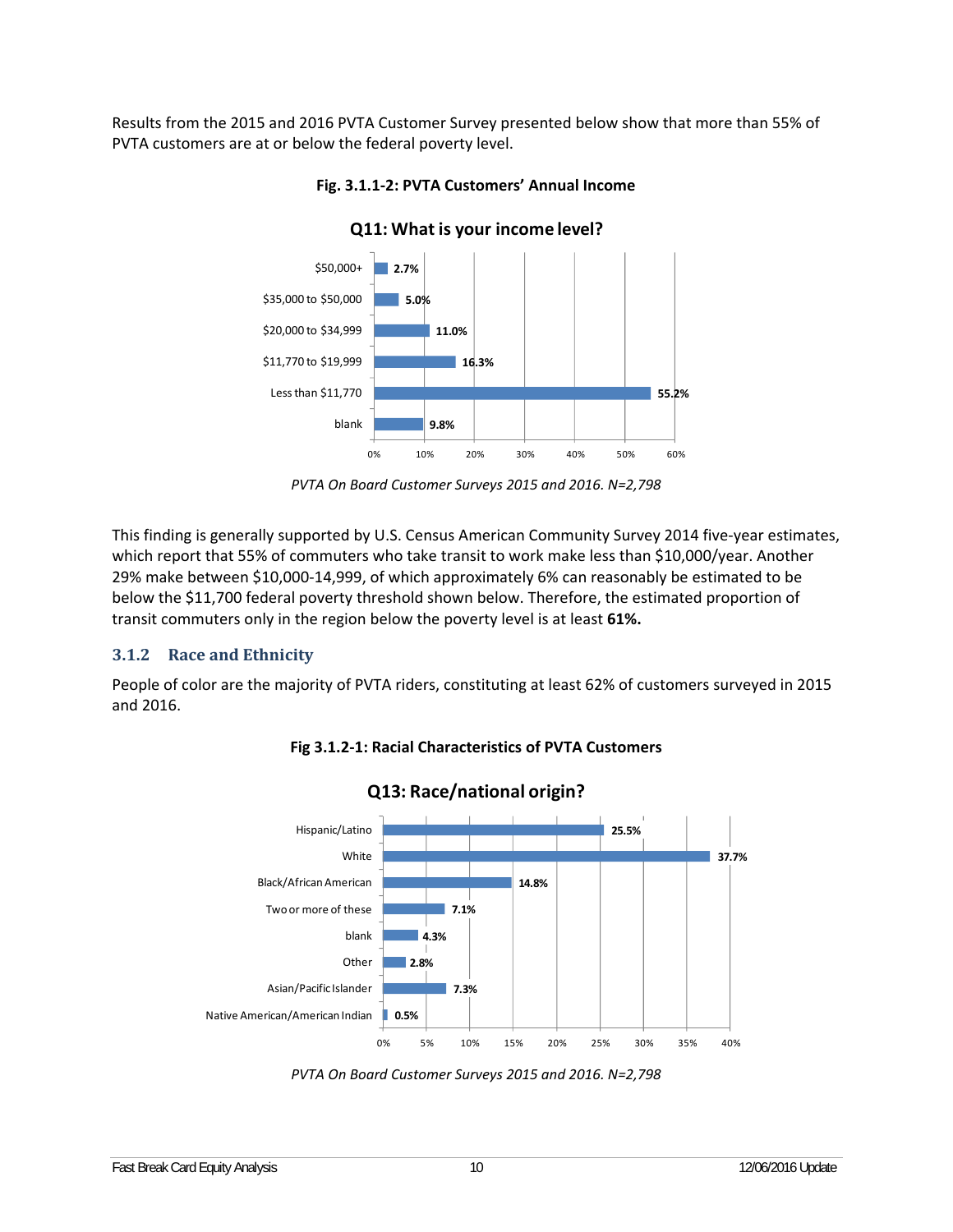The proportion of transit commuters in the PVTA service region who are people of color is approximately four times greater than the proportion of persons of color in the region as a whole.

|                               | Proportion of Commuters Who Take Public Transportation to<br><b>Commute to Work</b> |                     |                                                      |  |  |  |  |  |
|-------------------------------|-------------------------------------------------------------------------------------|---------------------|------------------------------------------------------|--|--|--|--|--|
| Race                          | Hampden<br>County                                                                   | Hampshire<br>County | <b>PVTA Riders Who Use Bus to</b><br>Commute to Work |  |  |  |  |  |
| American Indian/Alaska Native | 0.4%                                                                                | 0.0%                | 0.6%                                                 |  |  |  |  |  |
| Asian                         | 1.4%                                                                                | 24.4%               | 3.1%                                                 |  |  |  |  |  |
| Black/African American        | 27.5%                                                                               | 3.1%                | 19.8%                                                |  |  |  |  |  |
| Hawaiian/Pacific Islander     | $0.0\%$                                                                             | 0.0%                | 0.0%                                                 |  |  |  |  |  |
| Hispanic/Latino               | 41.8%                                                                               | 9.5%                | 33.8%                                                |  |  |  |  |  |
| White                         | 45.5%                                                                               | 70.1%               | 29.8%                                                |  |  |  |  |  |
| Another Race                  | 20.2%                                                                               | 0.6%                | 3.3                                                  |  |  |  |  |  |
| Two or more races             | 5.1%                                                                                | 1.7%                | 9.7%                                                 |  |  |  |  |  |

**Fig 3.1.2‐2: Regional Commuting by Public Transportation by Race**

*Source: American Community Survey 2014 five‐year estimates; PVTA Customer Surveys 2015 and 2016* 

# **3.1.3 Language and English Proficiency**

For languages spoken, the proportion of PVTA customers surveyed in 2015‐2016 who said they speak only Spanish was 1.1%. This is much lower than the regional average of 6.3% estimated by the American Community Survey (ACS). However, 6% of PVTA riders who took the survey chose the Spanish language form, which suggests the actual proportion of PVTA customers who speak only Spanish is greater than 1.1% and probably closer to the regional average of 6.3% estimated by the ACS.

Also, in Hampden County (where two‐thirds of PVTA riders live) the proportion of PVTA customers who speak both Spanish and English is nearly double (31.5%) the countywide average (16.8%). While the PVTA survey was not able to ask how well bilingual customers speak English, the ACS 2014 five‐year estimates for Hampden County suggests that approximately one‐third of Spanish/English bilingual persons "Do Not Speak English Well or At All." Therefore, it is likely that at least one‐third of PVTA customers in Hampden County (approximately 10%) also do not speak English well or at all. It is for this critical reason that PVTA provides all rider information in Spanish, as well as English.

# **4. Paratransit Customer Impacts**

There will be no impacts to PVTA paratransit van customers (ADA and Senior Service) because there will be no change in fare payment media for paratransit customers. Currently, van riders pay their fares using cash, check, or a credit card from the PVTA Customer Service office, PVTA.com, or local councils on aging (most of which do not accept credit card payments).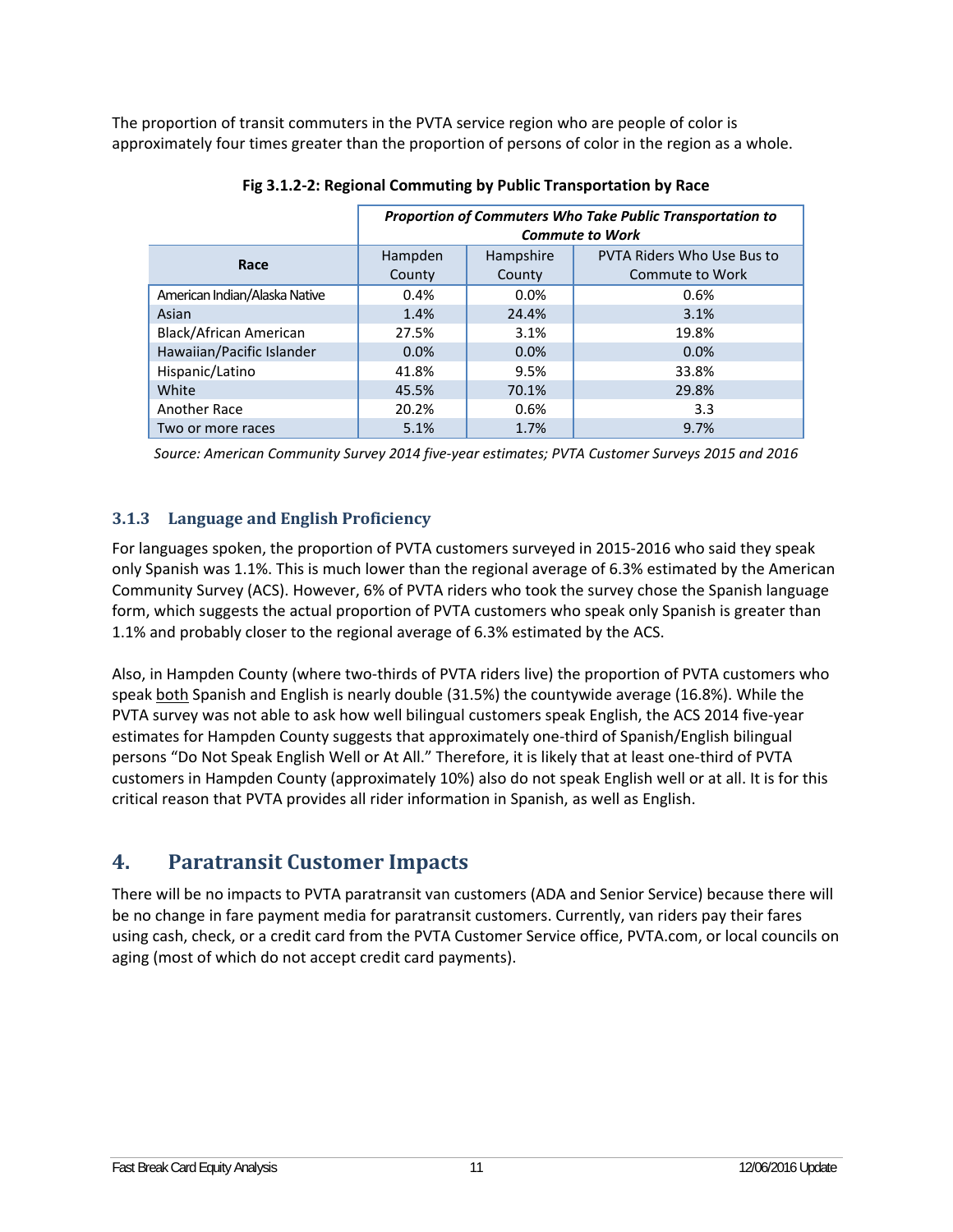# **5. Fast Break Card Program Description and Features**

PVTA's Fast Break Card is an electronic fare collection system for bus riders. The Fast Break Card program will increase overall convenience to PVTA customers by offering an additional way to pay fares (in addition to existing cash onboard payments and multi‐ride discount passes, which will remain) that will allow riders to board more rapidly and reduce bus "dwell" times at each stop, thereby improving the reliability and on‐time performance for all riders. Importantly, holders of a Fast Break Card will be able to register it with PVTA so that any pass or cash value stored on it can be recovered if the card is lost—a feature that is not available with any of PVTA's magnetic strip passes. There are no fare increases or service changes proposed as part of the Fast Break Card program.

## **5.1 Fast Break Card Program Features**

The Fast Break Card program involves the addition of two new fare media options:

- **Fast Break Card and Fast Break Elderly & Disabled ("E&D") Card:** A plastic, reusable wallet‐size card with an embedded radio frequency identification (RFID) electric chip with a usable lifespan of five years. The card can be produced with photo ID on the back to serve as a PVTA Elderly & Disabled Transportation Access Pass (TAP) card. A single card can be loaded with up 3 passes, or two passes and cash value up to \$100. PVTA intends to implement these features using a phased approach (31‐day passes will be introduced first, followed by multiple passes and cash value) to improve customer adoption and familiarity with the card.
- **Fast Break Limited Use Card:** A paper card with magnetic strip that is similar to PVTA's existing passes which can be used for up to two months (62 days). May be loaded with up to two passes *or* stored value up to \$100 (but not both). Once a limited use card is loaded with a specific pass or value, it cannot be reloaded. Functionality will also be implemented on a phased basis.

PVTA's fare boxes on fixed route buses are equipped with RFID and magnetic strip readers to work with both these types of new fare media, while continuing to read existing paper magnetic strip passes and accept cash payments for cash fares and 1‐day passes on board.

| Feature                                                                                      | <b>Existing</b> | <b>Fast Break and</b><br><b>Fast Break E&amp;D</b><br>Cards | <b>Limited Use</b><br>Card |
|----------------------------------------------------------------------------------------------|-----------------|-------------------------------------------------------------|----------------------------|
| Card acquisition fee (waived during first 6-months)                                          | \$0.00          | \$3.00                                                      | \$0.00                     |
| Minimum stored value                                                                         | N/A             | \$5.00                                                      | \$0.00                     |
| Expiration period                                                                            | 31 days         | 5 years                                                     | 62 days                    |
| Replacement fee: 1st time (if lost before expiration)                                        | N/A             | \$3.00                                                      | N/A                        |
| Replacement fee: 2nd time                                                                    | N/A             | \$5.00                                                      | N/A                        |
| Replacement fee: 3 or more more times                                                        | N/A             | \$15.00                                                     | N/A                        |
| Online stored value reloading                                                                | <b>No</b>       | Yes                                                         | <b>No</b>                  |
| Can be linked to credit/debit card                                                           | <b>No</b>       | Yes                                                         | <b>No</b>                  |
| Automatic replenishment with credit/debit card                                               | <b>No</b>       | Yes                                                         | <b>No</b>                  |
| Activation and reloading wait period                                                         | <b>No</b>       | 48 hrs                                                      | <b>TBD</b>                 |
| Balance check function at farebox                                                            | <b>No</b>       | Yes                                                         | N <sub>0</sub>             |
| Balance protection for lost/stolen card (register at<br>pyta.com or Customer Service window) | <b>No</b>       | Yes                                                         | No.                        |

**Fig 5‐1: PVTA Fast Break Card Program Media Features Summary**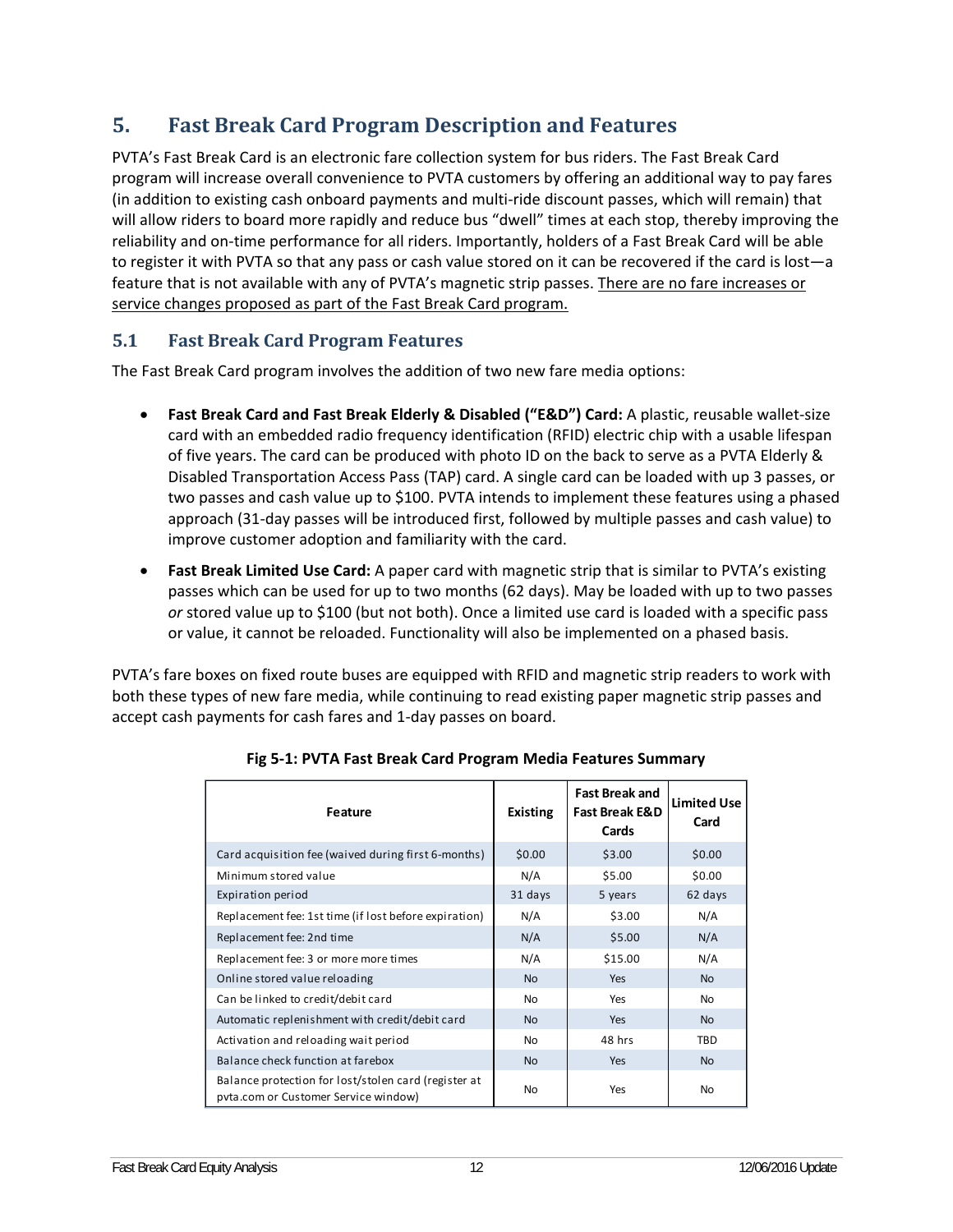## **5.2 Fast Break Card Program Implementation**

To assure a smooth transition for PVTA customers who wish to adopt electronic fare payment, the Fast Break Card program is being implemented in phases during 2017‐2018. Each successive phase will add card functionality and expand the number of geographic and online outlets where cards can be purchased and reloaded to a total of 24 (9 PVTA‐run, 5 municipal partners, and 10 retail outlets).

### **Pre‐testing**

A limited pre‐test of approximately 200 Fast Break Cards was conducted during the summer and fall of 2016 with students of Springfield Technical Community College. The purpose of the pre‐test was to establish technical operability practices and field test the function of the cards and farebox equipment, as well as to develop a training program for bus drivers and staff for the handling and integration of data from the smart cards into PVTA's overall fare information and reporting database. STCC is located in an environmental justice neighborhood.

#### **Phase 1: Rollout to PVTA Customer Service Facilities and Online**

#### **Outlets: 8**

#### **Timeframe: February through July 2017**

The focus of Phase 1 will be the launch of Fast Break Card sales and reloading outlets at PVTA's Customer Service facilities, as well as on www.pvta.com. Fast Break Cards will be sold at the Customer Service windows at Springfield Union Station (to open at 55 Frank B. Murray St. in early 2017) and the Holyoke Transportation Center (206 Maple St.), as well as ticket vending machines (TVMs) installed in the customer waiting areas of these facilities. In addition, two TVMs (one interior and one exterior) will be installed at the Westfield Transit Pavilion (to open at Elm and Arnold Streets in mid-March 2017).

(PVTA will consolidate its downtown Springfield area bus hub, currently at the Springfield Bus Terminal at 1776 Liberty St, with its Customer Service Center Main Office, currently at 1341 Main St., at Springfield Union Station at 55 Frank B. Murray St. in early 2017. Therefore, the future pass sale location for this analysis will be the future PVTA Customer Service Office at Springfield Union Station.) More than half of Hampden County PVTA riders begin their trips or transfer at one or more of these three PVTA facilities on a typical weekday. Also, these are the only locations in the Hampden County service area where PVTA has access to Customer Service staff and indoor waiting areas that will provide shelter and information to riders who wish to purchase or reload a Fast Break Card. All locations are within, or electronically accessible to, environmental justice neighborhoods.

Card functionality during Phase 1 will be limited to the 31‐day pass only (\$45.00). The reason for this is that a total 21.7% of all riders pay their fares using the 31-day pass (10.2% regular fare and 11.5% E&D discount). These 31‐day pass users are essential to the overall success of the Fast Break Card program, and so during Phase 1 the functional emphasis will be on converting these 31‐day pass users from the current paper magnetic strip cards that are disposed of each month to the more durable plastic Fast Break Card. Regular and E&D 31‐day pass users are already familiar with how the PVTA pass system works and how to acquire their pass each month, so it is anticipated that this group of customers will be successful early adopters of the Fast Break Card. Customers will be able to load up to three passes at a time on their card, thereby reducing the number of times they must reload the card.

Card registration for balance protection through the E-fare web portal will be available during Phase 1. A credit card is not necessary for registration through E‐fare, though customers must have internet access. Balance protection registration will also be available at time of purchase at Customer Service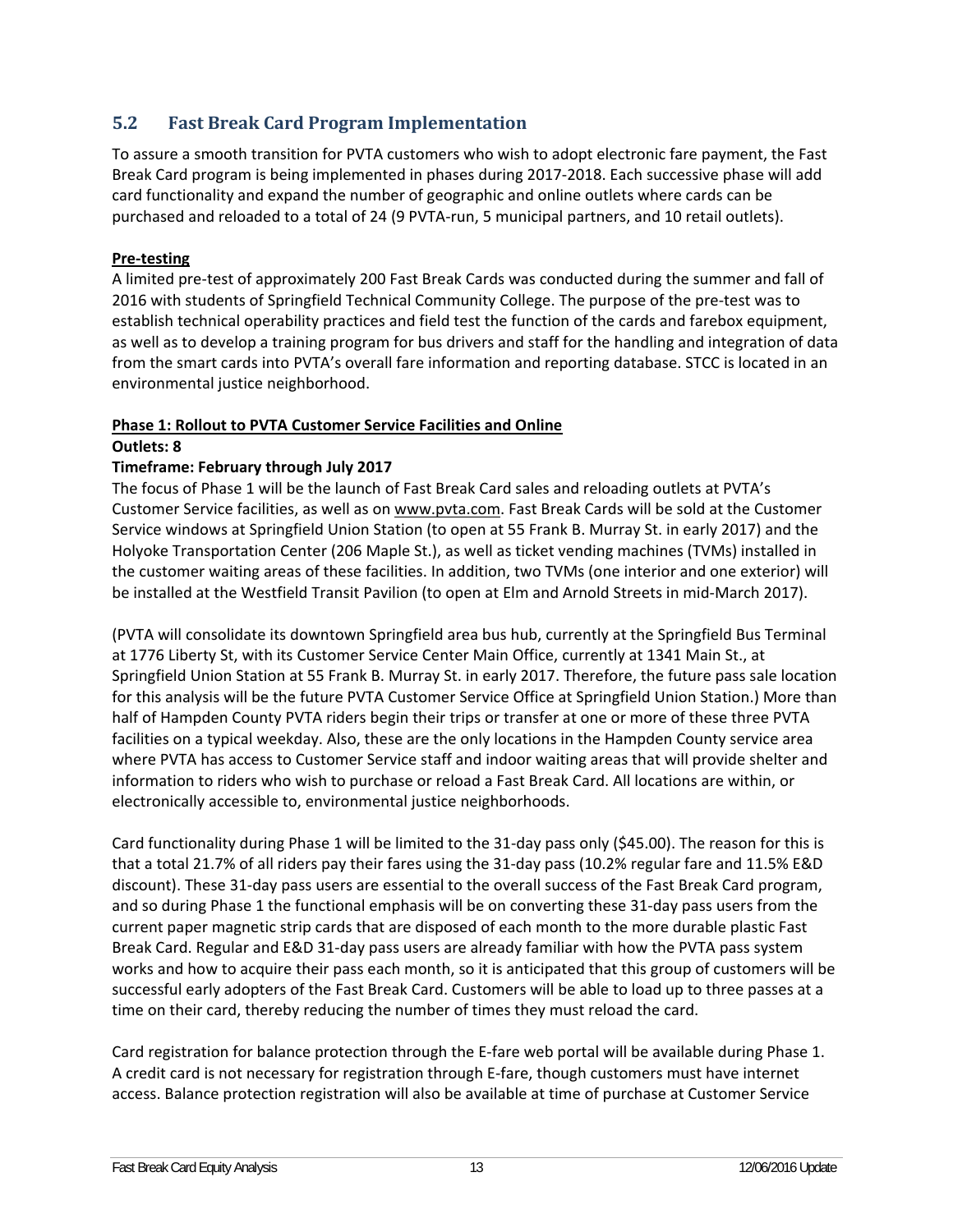Windows in Springfield and Holyoke (but not at ticket vending machines at those locations or in Westfield). For customers buying their cards at TVMs or who otherwise do not register their cards at time of purchase, registration can be performed by Customer Service staff at either the Springfield or Holyoke Customer Service Windows. Registration is only required once for each card.

#### **Phase 2: Rollout to Municipal Office Locations**

#### **Outlets: Add 5 (total 13)**

#### **Target timeframe: August through December 2017**

During Phase 2, PVTA will work with its member communities to establish up to five Fast Break Card sales outlets at municipal buildings, such as city halls and councils on aging, that are convenient to bus riders in high‐volume transit corridors. Up to five locations are anticipated, and could include such places as Northampton City Hall, Chicopee Public Library, South Hadley Town Hall, Ludlow City Hall, the future Springfield Senior Center, or Mason Square Public Library. Sales locations require sufficient space and electricity for a device that dispenses and encodes the plastic cards, as well as brief training for the staff who will perform the transactions. These locations will sell and reload value on the regular Fast Break Card, and will also reload value on Fast Break E&D Cards; however, Fast Break E&D Cards may only be purchased initially at PVTA Customer Service Windows, as verification of Medicare status is required for their issue.

Phase 2 card sales outlets will be in areas defined as Environmental Justice census tracts to assure the availability of the Fast Break Card to low‐income residents (who are a majority of PVTA customers).

Card functionality during Phase 2 will be expanded to include the cash value pre‐loading feature so that card users may load up to \$100 of stored value on their card pay for single fares, transfers, and 1‐day passes. Also, 7‐day pass functionality will be added.

#### **Phase 3: Rollout to Retail Outlets**

#### **Outlets: Add 10 (total 23)**

#### **Target timeframe: January through June 2018**

During Phase 3, PVTA will establish up to 10 additional outlets where Fast Break Cards may be purchased and reloaded (and Fast Break E&D Cards reloaded). These are likely to be grocers, drug stores, or discount merchandise stores that are located near high‐volume PVTA bus stops, and which also offer diverse geographic coverage. As with the municipal sales locations to be added during Phase 2, these Phase 3 locations will also be located in Environmental Justice neighborhoods.

#### **Program Evaluation**

PVTA will evaluate Fast Break Card use patterns and survey customers (both card users and non‐users) as part of the implementation program to better understand customer needs, opportunities for program improvement, and to update the disparate and disproportionate impact analysis and mitigation measures of this equity analysis. This will include:

- Determination of the number and percent of users of each fare media and changes;
- Review of fares before the change and after program implementation;
- Comparison of differences for each fare media between users of color and overall users; and
- Comparison of differences for each fare media between low-income users and overall users.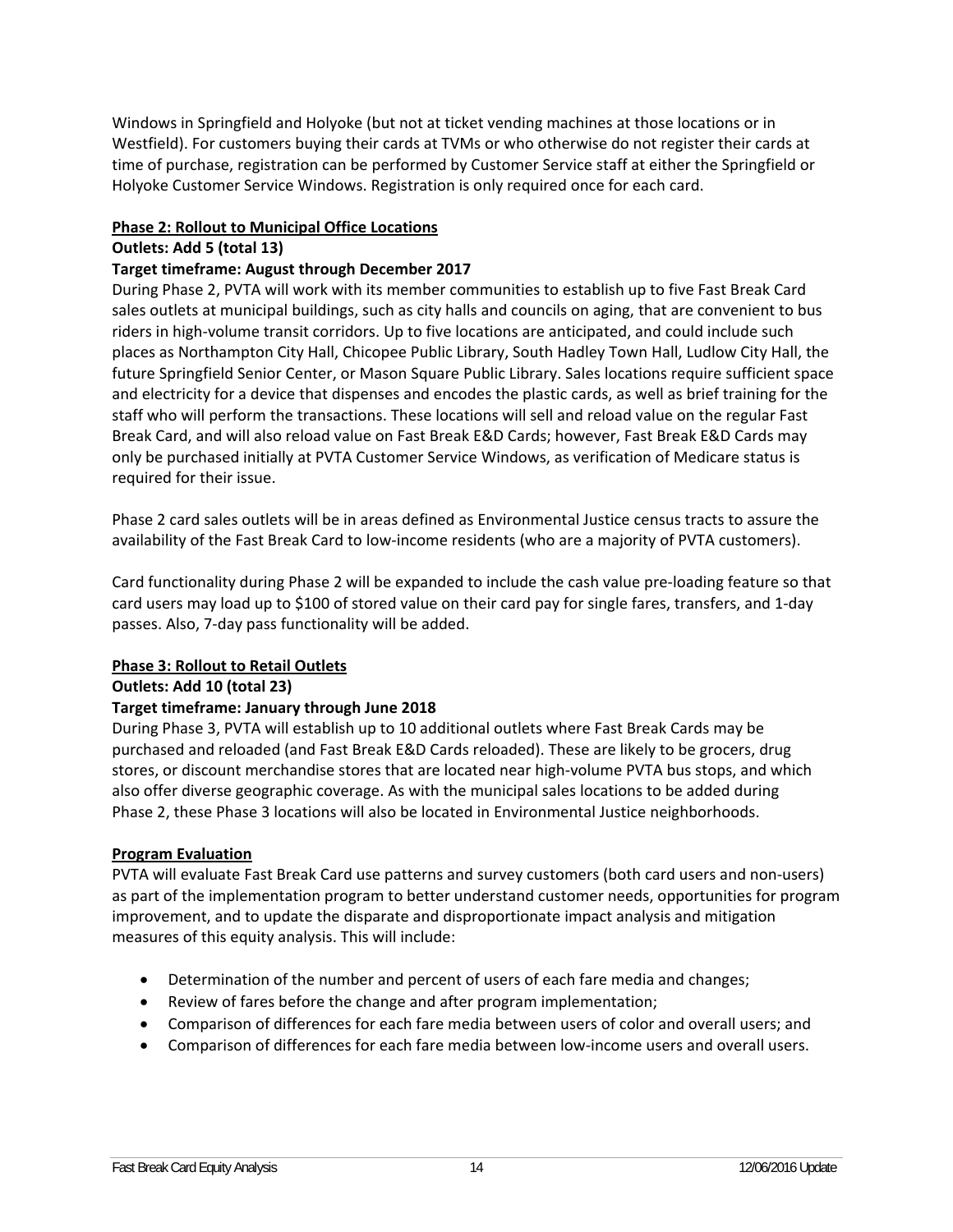|                                                                                                                                                                              | <b>Type of Transaction</b> |                                |                 |                             |                        |                       |                       |            |
|------------------------------------------------------------------------------------------------------------------------------------------------------------------------------|----------------------------|--------------------------------|-----------------|-----------------------------|------------------------|-----------------------|-----------------------|------------|
|                                                                                                                                                                              | Purchase and               | Purchase and                   | Reload existing | Check balance Apply for and |                        | Purchase and          | Purchase 1-           | Register   |
|                                                                                                                                                                              | load regular               | load reduced                   | Fast Break and  | of passes or                | obtain E&D             | load passes           | day pass              | card for   |
|                                                                                                                                                                              | passes and                 | fare passes and Fast Break E&D |                 | stored value                | <b>Fast Break Card</b> | and stored            | (magnetic             | balance    |
| <b>Purchase Location</b>                                                                                                                                                     | stored value               | stored value on Cards with     |                 | remaining on                | with photo ID,         | value on Fast         | strip paper           | protection |
|                                                                                                                                                                              | on Fast Break              | <b>E&amp;D Fast Break</b>      | passes and      | any card                    | Medicare               | <b>Break Limited</b>  | card) and/or          |            |
|                                                                                                                                                                              | Card                       | Card <sup>1</sup>              | stored value    |                             | verification           | Use Card <sup>2</sup> | transfer <sup>3</sup> |            |
| Springfield Union Station                                                                                                                                                    |                            |                                |                 |                             |                        |                       |                       |            |
| <b>Customer Service Window</b>                                                                                                                                               |                            |                                |                 |                             |                        |                       |                       |            |
| Springfield Union Station<br><b>Interior TVM</b>                                                                                                                             |                            |                                |                 |                             |                        |                       |                       |            |
| Holyoke Transportation                                                                                                                                                       |                            |                                |                 |                             |                        |                       |                       |            |
| Center Service Window                                                                                                                                                        |                            |                                |                 |                             |                        |                       |                       |            |
| <b>Holyoke Transportation</b>                                                                                                                                                |                            |                                |                 |                             |                        |                       |                       |            |
| <b>Center Interior TVM</b>                                                                                                                                                   |                            |                                |                 |                             |                        |                       |                       |            |
| <b>Westfield Transit Pavilion</b>                                                                                                                                            |                            |                                |                 |                             |                        |                       |                       |            |
| <b>Interior TVM</b>                                                                                                                                                          |                            |                                |                 |                             |                        |                       |                       |            |
| <b>Westfield Transit Pavilion</b>                                                                                                                                            |                            |                                |                 |                             |                        |                       |                       |            |
| Exterior TVM <sup>4</sup>                                                                                                                                                    |                            |                                |                 |                             |                        |                       |                       |            |
| E-fare at www.pvta.com <sup>5</sup>                                                                                                                                          |                            |                                |                 |                             |                        |                       |                       |            |
| Customer Service via U.S.                                                                                                                                                    |                            |                                |                 |                             |                        |                       |                       |            |
| Mail <sup>6</sup>                                                                                                                                                            |                            |                                |                 |                             |                        |                       |                       |            |
| Municipal and Retail                                                                                                                                                         |                            |                                |                 |                             |                        |                       |                       |            |
| Outlets (to be indentified)                                                                                                                                                  |                            |                                |                 |                             |                        |                       |                       |            |
| Farebox on bus                                                                                                                                                               |                            |                                |                 |                             |                        |                       |                       |            |
| 1. Fast Break E&D Cards may be purchased at Union Station and HTC Customer Service windows and may be reloaded using E-fare, TVM, or Customer Service window.                |                            |                                |                 |                             |                        |                       |                       |            |
| 2. Magnetic strip paper card                                                                                                                                                 |                            |                                |                 |                             |                        |                       |                       |            |
| 3. 31-day and 7-day magnetic strip card passes will continue to be available at all current sales outlets; 1-day passes still available for cash purchase aboard bus.        |                            |                                |                 |                             |                        |                       |                       |            |
| 4. Credit/debit transactions only.                                                                                                                                           |                            |                                |                 |                             |                        |                       |                       |            |
| 5. 48-hr activation period for E-fare transactions: after an E-fare transaction is completed, up to 48 hours is needed before the pass or value is available at the farebox. |                            |                                |                 |                             |                        |                       |                       |            |
| 6. Cash or check only by mail.                                                                                                                                               |                            |                                |                 |                             |                        |                       |                       |            |

#### Fig 5-2: Fast Break Smart Card Transaction Types and Availability by Purchase Location (Phase 3 Full Implementation)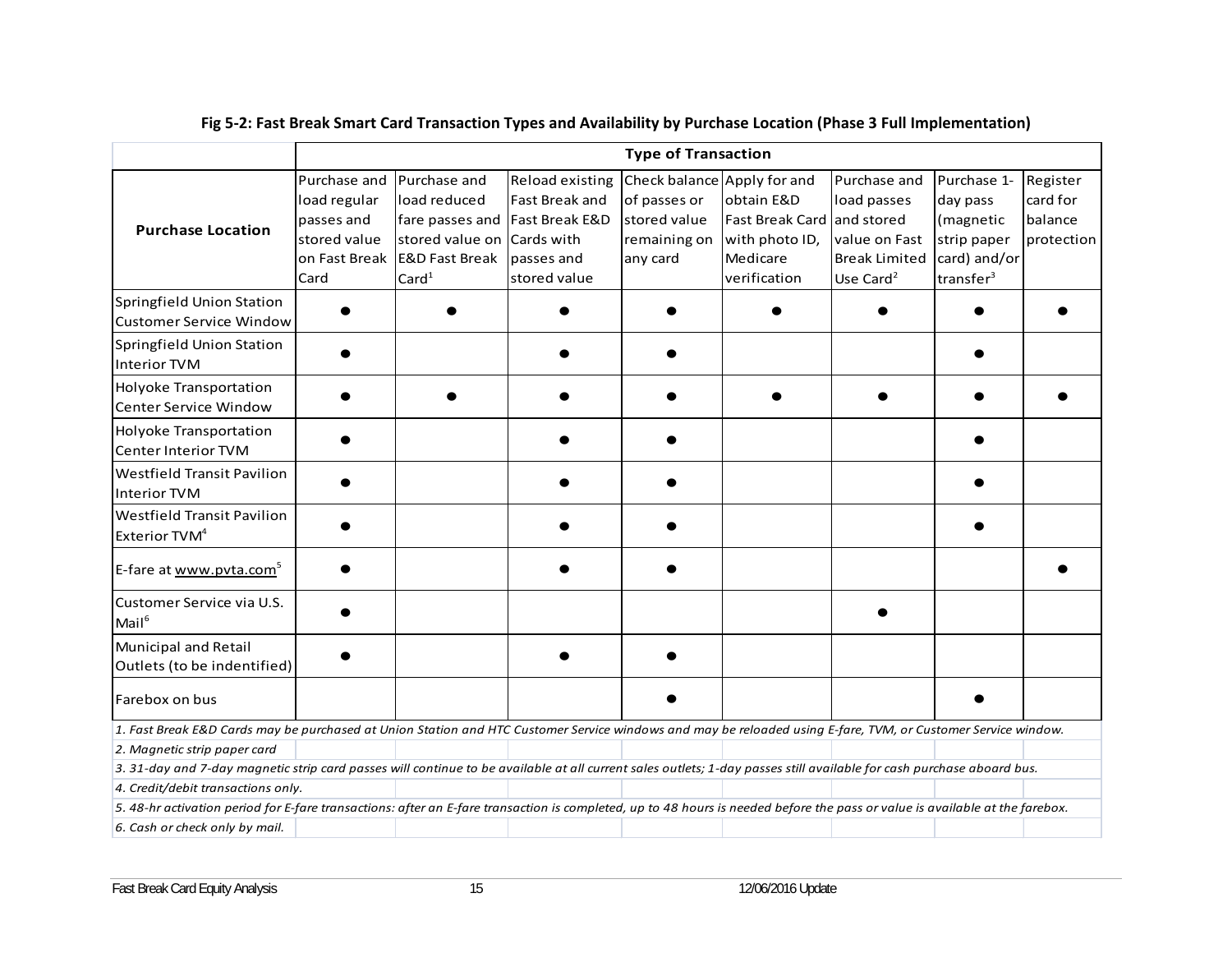Future locations will be selected on proximity to the greatest number of riders, as well as environmental justice neighborhoods.

Smart card fare payment is available at peer transit authorities in New England, as summarized below.

| Agency           | <b>Basic Full</b><br><b>Cash Fare</b> | <b>SmartCard Name</b> | <b>Acquisition</b><br>Cost | <b>Minimum</b><br><b>Balance</b> | Fare<br><b>Discount</b> | Expiration |
|------------------|---------------------------------------|-----------------------|----------------------------|----------------------------------|-------------------------|------------|
| <b>PVTA</b>      | \$1.25                                | <b>Fast Break</b>     | \$5                        | \$0                              | none                    | 5 yrs      |
| <b>CDTA</b>      | \$1.50                                | Navigator             | <b>TBD</b>                 | TBD                              | TBD                     | <b>TBD</b> |
| <b>CTTransit</b> | \$1.50                                | None (no card)        | N/A                        | N/A                              | N/A                     | N/A        |
| <b>BRTA</b>      | \$1.75                                | Charlie Card          | \$0                        | \$0                              | 15-20%                  | 10 yrs     |
| <b>WRTA</b>      | \$1.50                                | <b>Charlie Card</b>   | \$0                        | \$0                              | 13%                     | 10 yrs     |
| <b>MBTA</b>      | \$2.00                                | Charlie Card          | \$0                        | \$0                              | 15-20%                  | $10$ yrs   |

**Fig 5‐3: Smart Card Availability at Peer New England Transit Authorities**

MBTA Charlie Cards are accepted at the following transit authorities in Massachusetts: MetroWest Regional Transit Authority, Brockton Area Transit Authority, Lowell Regional Transit Authority, Merrimack Valley Regional Transit Authority, Montachusett Regional Transit Authority, Worcester Regional Transit Authority, Cape Ann Transportation Authority, Cape Cod Regional Transit Authority, Southeastern Regional Transit Authority, and Berkshire Regional Transit Authority.

MassDOT is now beginning planning efforts to implement a new type of cash-free electronic fare collection technology for MBTA riders, which could begin as early as 2019. This technology could also be available to Massachusetts regional transit authorities; however, the demographic profile of PVTA riders is significantly different from that of MBTA riders, and PVTA is concerned about the ability of its customers to conveniently purchase fares and passes in a cash-free system. Therefore, the Fast Break Card program will provide important information about PVTA's customer preferences and utilization patterns of electronic fare payment media so that PVTA can make informed decisions about future fare payment methods for its customers.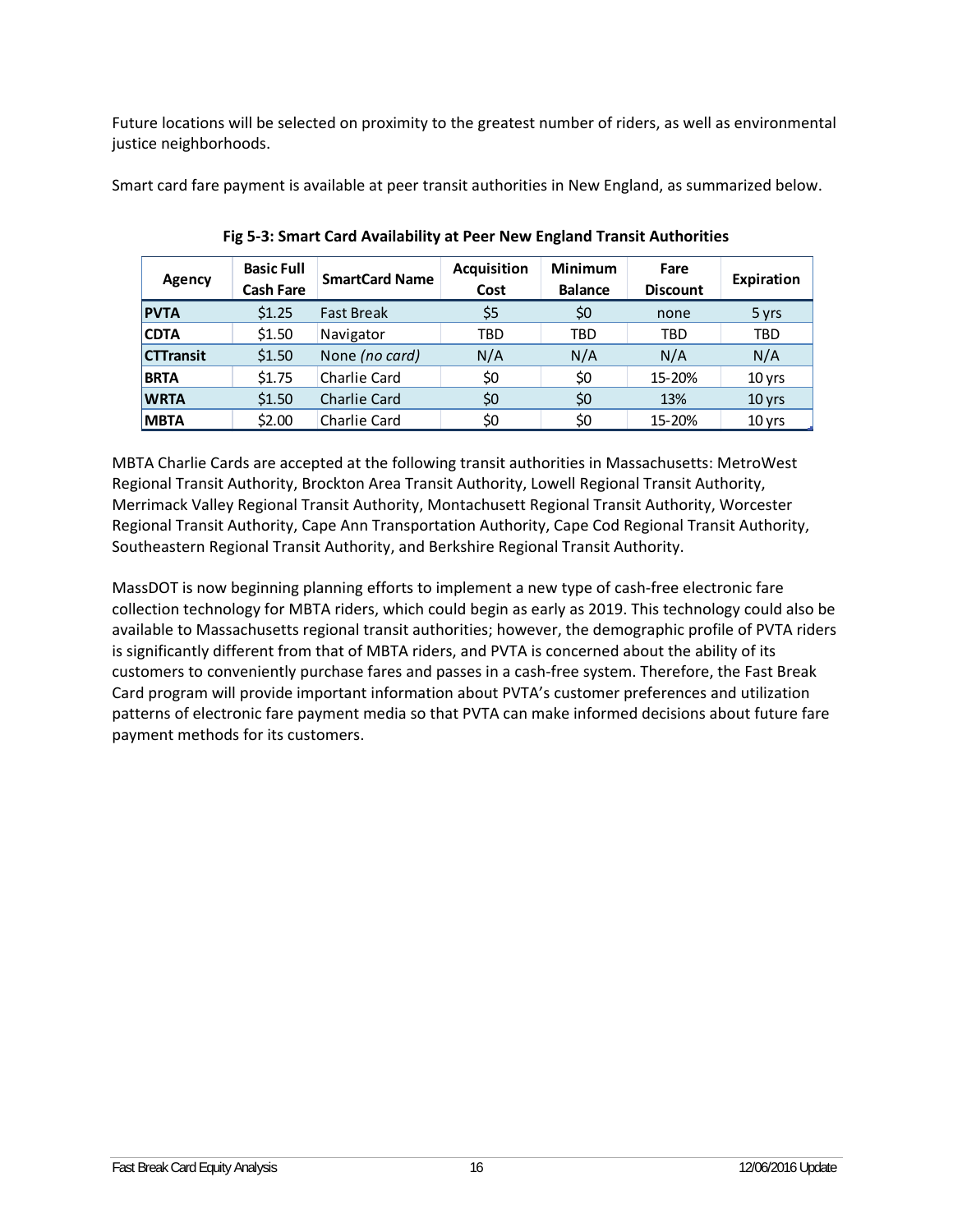# **6. Public Outreach and Consultation**

Public outreach for the implementation of the Fast Break Card included the following activities:

- PVTA Finance Committee briefings and consultation on May 25 and June 29, 2016.
- Ongoing PVTA Advisory Board briefings and consultation from 2012 through 2016.
- Two PVTA Bus Rider Forums on April 1 and May 3, 2016.
- Contacts and information flier provided to approximately 60 bus riders at Springfield Bus Terminal and Northampton Academy of Music on August 29 and September 6, 2016.
- Four public hearings with information about the Fast Break Card program and opportunities for public feedback.
- Telephone line and email comment address set up to accept additional public input.

PVTA staff held public hearings and informational meetings on these dates at the following locations:

- Monday, August 18, 2016 from 4:00 to 5:30 PM Springfield Area 60 Congress St., Springfield (Pioneer Valley Planning Commission Office).
- Tuesday, August 19, 2016 from 3:00 to 4:30 PM Chicopee Area 449 Front St., Chicopee Public Library.
- Wednesday, August 20, 2016 from 5:00 to 6:30 PM Northampton Area 210 Main St, City Council Chambers.
- Monday, August 22, 2016 from 5:00 to 6:30 PM Holyoke Area 206 Maple St., Holyoke Transportation Center.

PVTA conducted additional information outreach to provide customers with informational fliers:

- Springfield Bus Terminal on September 1 and 7, 2016 (approximately 40 contacts)
- Holyoke Transportation Center on August 29 and 30, 2016 (approximately 50 contacts)
- Northampton Academy of Music bus shelter on September 7, 2016 (approximately 25 contacts)

At these meetings and through individual contacts, these main themes and questions were identified:

- General interest and support for new fare payment option.
- Interest in knowing when the Fast Break Card will be available.
- Questions about whether or not use of Fast Break card will be mandatory.
- Questions about whether or not the PVTA Elderly & Disabled Pass and TAP pass will be affected.

In October 2016, PVTA met with its anticipated retail Fast Break Card vendor, Big Y Supermarkets, and was informed that the 15 Big Y stores that currently sell PVTA 31-day passes will not be able to also sell and reload Fast Break and Fast Break E&D Cards (though these 15 stores will continue to sell PVTA 31‐ day passes as they currently do).

PVTA is therefore seeking other outlets for the sale and reloading of Fast Break Cards. Up to five municipal sales locations are anticipated to be added during Phase 2 (3 $^{rd}$  and 4<sup>th</sup> quarter 2017), and up to 10 retail sales locations are anticipated to be added during Phase 3 (1st and 2<sup>nd</sup> quarter 2018).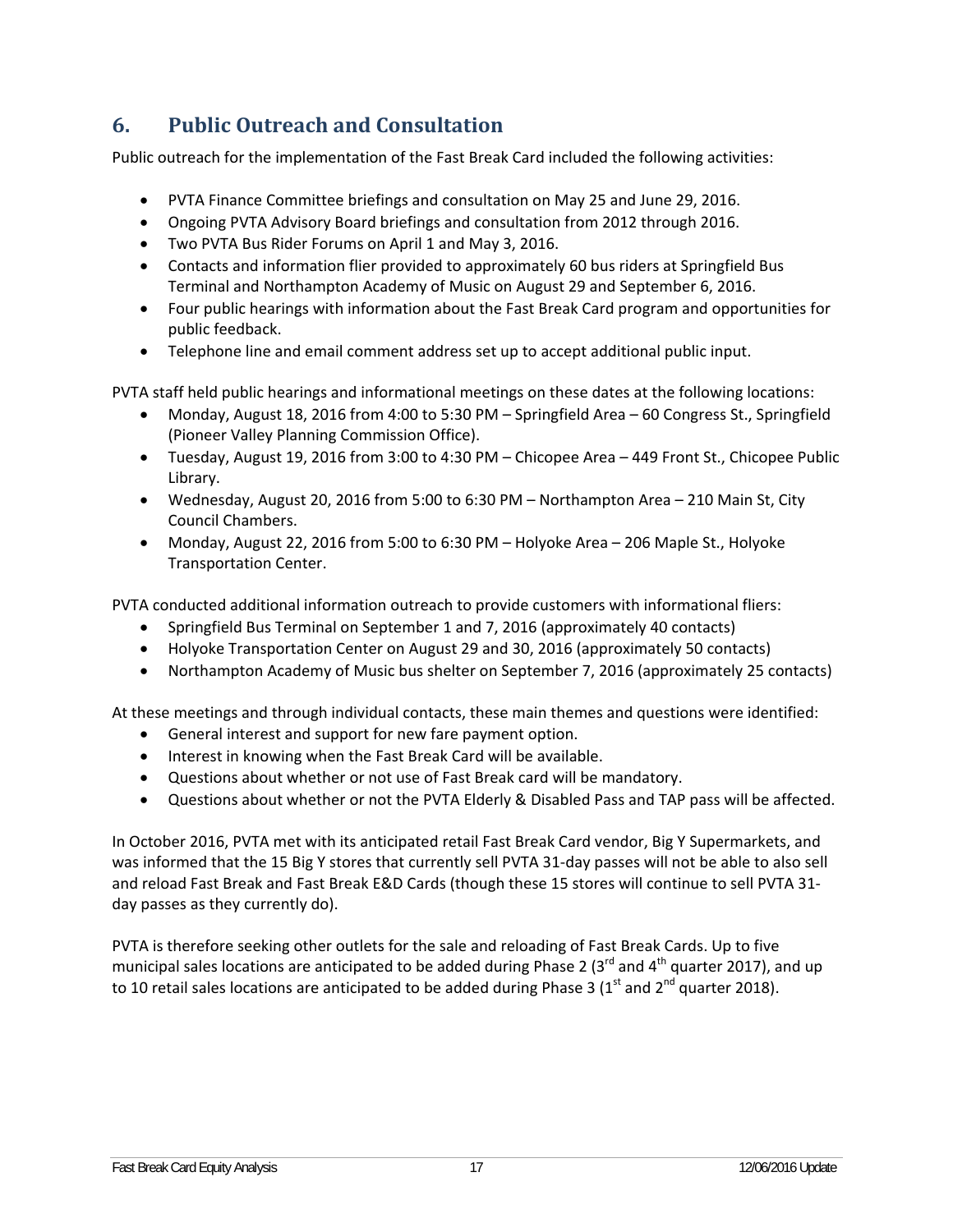# **7. Impact Analysis and Mitigation Measures**

This section presents information to identify and analyze potential impacts of the proposed Fast Break Card program that may be either disproportionate for low‐income riders (Section 7.1) and/or disparate for PVTA customers of color (Section 7.2). This analysis, as required by FTA's guidance, is offered to produce a clearer understanding of actual and potential differences in existing and proposed fare media.

The following matrix (Fig 7‐1 on next page) summarizes existing PVTA fare media and the proportion of fares paid with each in the most recent fiscal year (FY2015). The matrix also shows the three proposed future fare media options that will be available, which are: 1) Regular Purchase (existing fare media); 2) Purchased on a Fast Break or Fast Break E&D Card; and 3) Purchased on a Fast Break Limited Use Card.

FTA guidance requires PVTA to determine or estimate of the number and proportion of users who will be affected by each fare media being changed. In this case, no existing fare media will be changed. Instead, two new fare media will be added for fixed route bus riders (Fast Break Smart Card and Fast Break Limited Use Card). There will be no fare media change for ADA paratransit users.

FTA guidance requires PVTA to review fare use patterns before and after the proposed fare media change. Figure 7‐1 presents this review, which shows there will be no increase in the dollar amount of any fares paid through existing Regular Purchase fare media, as compared to the new Fast Break and Limited Use Cards. PVTA will continue to track proportions of fares paid through existing passes and cash fares, and will require monthly reporting by its fixed route operators of the proportion of those products purchased using the Fast Break Smart Card and Fast Break Limited Use Card.

In accordance with FTA guidance, if PVTA finds potential disparate impacts and then modifies the proposed changes in order to avoid, minimize or mitigate those impacts, the proposed changes must be refined to determine whether the modifications actually remove the potential disparate impacts of the proposed changes. Sections 7.1 and 7.2 identify potential disproportionate and disparate impacts and describe the mitigation measures that will be implemented to avoid or minimize these impacts.

PVTA anticipates that customer adoption will be gradual. This was the implementation pattern at peer transit agencies in Massachusetts: the Berkshire Regional Transit Authority implemented the MBTA‐ based Charlie Card for its customers in 2011, and adoption has grown over the past five years to the point where approximately half of customers use it. The Worcester RTA reports a similar adoption pattern for its Charlie Card users since it was implemented there in 2012. Therefore, it is reasonable to expect PVTA will see similar adoption rates when all phases of the program are implemented.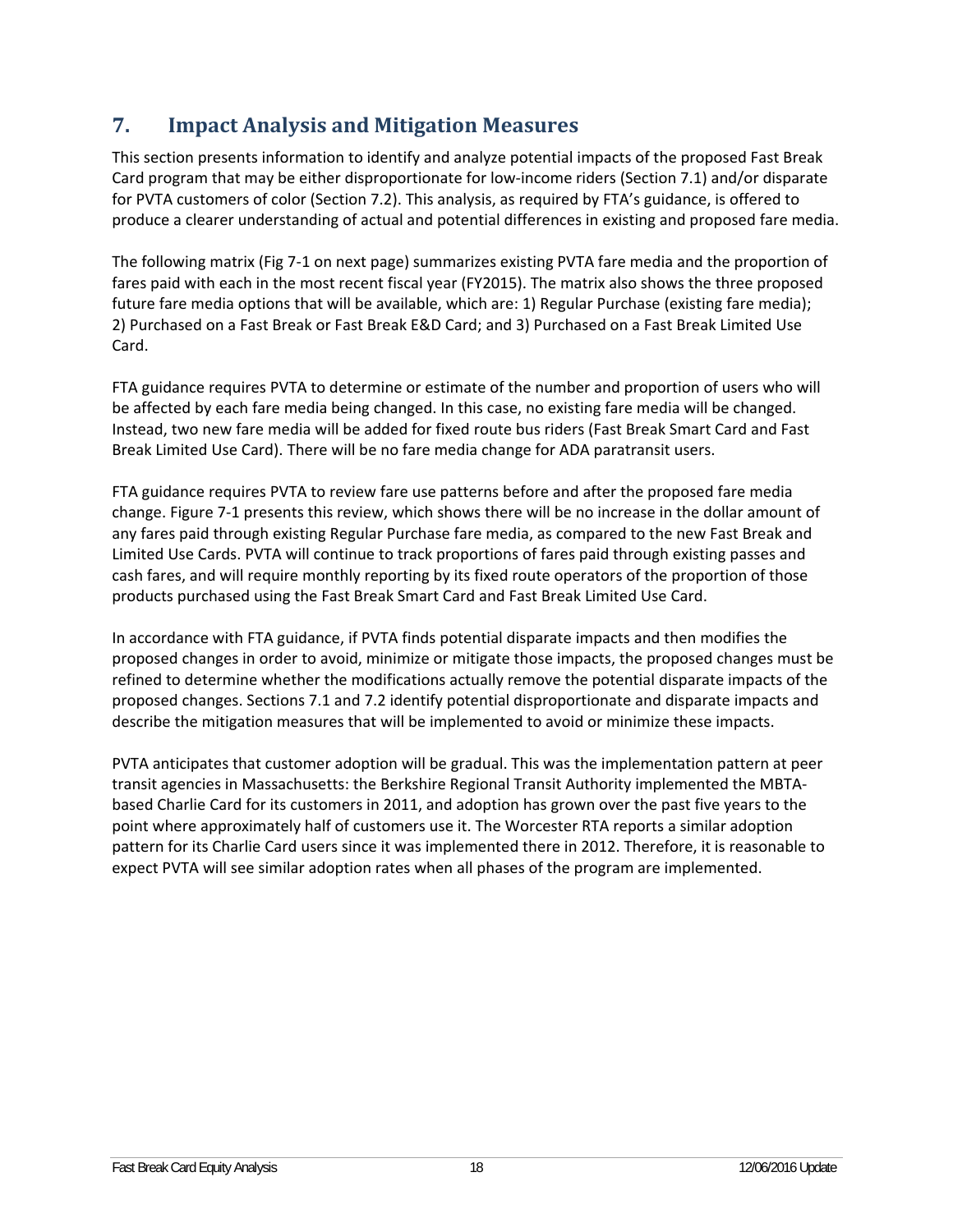|                                                                                                  |                                    | <b>Existing Farebox</b> | <b>Proposed Future Fare Payment Options (3)</b> |             |                                              |             |                                               |             |
|--------------------------------------------------------------------------------------------------|------------------------------------|-------------------------|-------------------------------------------------|-------------|----------------------------------------------|-------------|-----------------------------------------------|-------------|
| <b>Fare Classification/Media</b><br>(Existing and Proposed for Fast Break and Limited Use Cards) | Fare and<br>Pass Prices Fares Paid | % of All                | 1. Regular<br>Purchase <sup>4</sup>             | %<br>Change | 2. Purchased<br>on Fast<br><b>Break Card</b> | %<br>Change | 3. Purchased<br>on Limited<br><b>Use Card</b> | %<br>Change |
| <b>Basic Fares</b>                                                                               |                                    |                         |                                                 |             |                                              |             |                                               |             |
| <b>Adults Basic Fare</b>                                                                         | \$1.25                             | 19.5%                   | \$1.25                                          | 0%          | \$1.25                                       | 0%          | \$1.25                                        | 0%          |
| Adult Transfer <sup>3</sup>                                                                      | \$0.25                             | 10.1%                   | \$0.25                                          | 0%          | \$0.25                                       | 0%          | \$0.25                                        | 0%          |
| Elderly & Disabled Fare                                                                          | \$0.60                             | 5.7%                    | \$0.60                                          | 0%          | \$0.60                                       | 0%          | \$0.60                                        | 0%          |
| Elderly & Disabled Transfer <sup>3</sup>                                                         | \$0.10                             | 1.5%                    | \$0.10                                          | 0%          | \$0.10                                       | 0%          | \$0.10                                        | 0%          |
| Child Fare (6-12)                                                                                | \$0.75                             | 1.3%                    | \$0.75                                          | 0%          | \$0.75                                       | 0%          | \$0.75                                        | 0%          |
| Child (6-12) Transfer <sup>3</sup>                                                               | \$0.25                             | 0.1%                    | \$0.25                                          | 0%          | free                                         |             | free                                          | 0%          |
| Child under age 6                                                                                | free                               | 4.7%                    | free                                            | 0%          | free                                         |             | free                                          | 0%          |
| <b>Passes</b>                                                                                    |                                    |                         |                                                 |             |                                              |             |                                               |             |
| 31-Day Pass (regular fare)                                                                       | \$45.00                            | 10.2%                   | \$45.00                                         | 0%          | \$45.00                                      | 0%          |                                               | 0%          |
| If purchased at PVTA Customer Service, SBT, HTC                                                  | \$45.00                            |                         | \$45.00                                         | 0%          | \$45.00                                      | 0%          |                                               | 0%          |
| If purchased at PVTA.com with Paypal/eFare; incl. postage                                        | \$46.50                            |                         | \$46.50                                         | 0%          | \$45.00                                      | $-3%$       | n/a                                           |             |
| If purchased at Big Y                                                                            | \$43.00                            |                         | \$43.00                                         | 0%          | \$43.00                                      | 0%          |                                               | 0%          |
| Elderly & Disabled 31-day pass (TAP pass)                                                        | \$22.00                            | 11.5%                   | \$22.00                                         | 0%          | \$22.00                                      | 0%          |                                               | 0%          |
| If purchased at PVTA Customer Service                                                            | \$22.00                            |                         | \$22.00                                         | 0%          | \$22.00                                      | 0%          | \$22.00                                       | 0%          |
| If purchased at Big Y                                                                            | \$20.00                            |                         | \$20.00                                         | 0%          | \$20.00                                      | 0%          | \$20.00                                       | 0%          |
| 7-Day Pass                                                                                       | \$12.50                            | 2.0%                    | \$12.50                                         | 0%          | \$12.50                                      | 0%          | \$12.50                                       | 0%          |
| 1-day Pass                                                                                       | \$3.00                             | 21.7%                   | \$3.00                                          | 0%          | \$3.00                                       | 0%          | \$3.00                                        | 0%          |
| College and Public School Passes (WSU, HCC, STCC, WNEU, etc) <sup>1</sup>                        | varies                             | 8.9%                    | varies                                          |             | no change                                    |             | no change                                     |             |
| <b>Tickets</b>                                                                                   |                                    |                         |                                                 |             |                                              |             |                                               |             |
| 1-ride Ticket (Customer Service, HTC, social service agencies,                                   |                                    |                         |                                                 |             |                                              |             |                                               |             |
| Amherst Big Y, municipal councils on aging)                                                      | \$1.15                             | 0.9%                    | \$1.15                                          |             | n/a                                          |             | n/a                                           |             |
| 1. Paid by affiliated institutions; excludes Five Colleges/UMass system, which has no fare boxes |                                    |                         |                                                 |             |                                              |             |                                               |             |
| 2. FY2015                                                                                        |                                    |                         |                                                 |             |                                              |             |                                               |             |
| 3. Transfers are always purchased with a basic fare, so no "% Fares Paid" is reported            |                                    |                         |                                                 |             |                                              |             |                                               |             |
| 4. Cash, check, credit, or debit                                                                 |                                    |                         |                                                 |             |                                              |             |                                               |             |

#### **Fig 7‐1: Summary Analysis of Existing and Proposed PVTA Fare Media**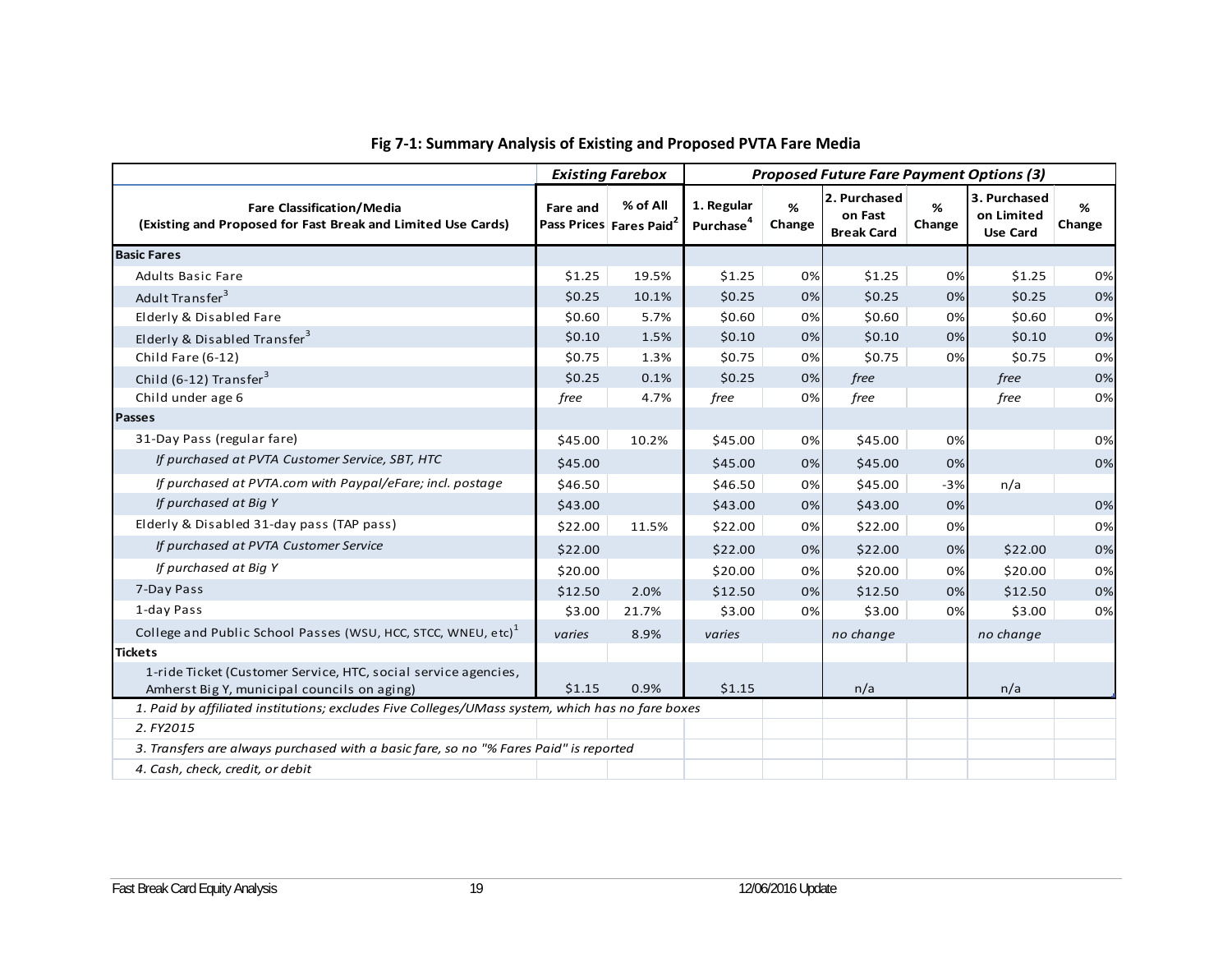## **7.1 Disproportionate Impact Assessment (to Lowincome Customers)**

This section presents an assessment of the potential disproportionate impacts of the Fast Break Card program on customers who have low incomes. The threshold for such an impact is established by the PVTA Advisory Board's Disproportionate Impact Policy:

"If a PVTA planned transit fare rate, fare media or major service change results in low‐income populations bearing a variance that is **20 percentage points greater** in comparison to non‐low‐income populations, the resulting effect will be considered a low‐income disproportionate impact." (September 23, 2015)

Federal guidance requires PVTA to compare the differences for each particular fare media for low‐ income users versus all users to determine whether or not this 20‐percent threshold is reached.

#### **7.1.1 Geographic and Sales Hours Availability of Fast Break Card and Mitigation**

FTA guidance requires an assessment of the availability of new fare media with respect to point of sale locations and hours. This information is presented in Figures 7.1.1‐1 and 7.1.1‐2 below.

|                                                         |                                  |                                      |                        |            | <b>Hours of Availability</b> |            |        |
|---------------------------------------------------------|----------------------------------|--------------------------------------|------------------------|------------|------------------------------|------------|--------|
| Location                                                |                                  | <b>Address</b>                       | Low<br>Income<br>Area? | Days       | Open                         | Close      | HRS/WK |
| PVTA-operated outlets (10)                              |                                  |                                      |                        |            |                              |            |        |
| <b>Bus fareboxes</b>                                    |                                  |                                      | YES                    | Mon-Sun    | 6:00 AM                      | 8:00 PM    | 98     |
| Union Station Cust Serv Window                          |                                  | 55 Frank B. Murray St, Springfield   | YES                    | Mon-Fri    | 9:00 AM                      | 4:45 PM    | 39     |
| Union Station TVM                                       |                                  | 55 Frank B. Murray St, Springfield   | YES                    | Mon-Sun    | 5:00 AM                      | 11:00 PM   | 126    |
| Holyoke Trans Cntr Cust Serv Wind 206 Maple St, Holyoke |                                  |                                      | YES                    | Mon-Sat    | 8:00 AM                      | 4:45 PM    | 52     |
| Holyoke Trans Cntr TVM                                  |                                  | 206 Maple St, Holyoke                | YES                    | Mon-Sat    | 6:00 AM                      | 8:00 PM    | 84     |
| Westfield Trans Pavil TVM (int.)                        |                                  | Elm and Maple St, Westfield          | YES                    | Mon-Sat    | 8:00 AM                      | 6:00 PM    | 60     |
| Westfield Trans Pavil TVM (ext.)                        |                                  | Elm and Maple St, Westfield          | YES                    | Mon-Sun    | 8:00 AM                      | 6:00 PM    | 70     |
| E-fare service                                          | www.pvta.com/e-fare              |                                      | <b>YES</b>             | Mon-Sun    | 12:00 AM                     | 11:59 PM   | 168    |
| PVTA website with PayPal                                | www.pvta.com/cart                |                                      | YES                    | Mon-Sun    | 12:00 AM                     | 11:59 PM   | 168    |
| PVTA Pass by Mail (cash/check)                          | U.S. Mail                        |                                      | <b>YES</b>             | Mon-Sun    | 12:00 AM                     | 11:59 PM   | 168    |
| <b>Municipal partners (5)</b>                           |                                  |                                      |                        |            |                              |            |        |
| Northampton City Hall                                   |                                  | 210 Main St., Northampton            | YES                    | Mon-Fri    | 8:30 AM                      | 4:30 PM    | 40     |
| Phase 2 municipal off. (4)                              | <b>TBD</b>                       |                                      | YES <sup>1</sup>       | <b>TBD</b> | <b>TBD</b>                   | <b>TBD</b> | TBD    |
| <b>Retail Partners (15)</b>                             |                                  |                                      |                        |            |                              |            |        |
| Big Y Amherst                                           |                                  | 175 University Dr, Amherst           | <b>YES</b>             | Mon-Sun    | 7:00 AM                      | 10:00 PM   | 105    |
| Big Y Chicopee                                          |                                  | 650 Memorial Dr, Chicopee            | NO                     | Mon-Sun    | 7:00 AM                      | 10:00 PM   | 105    |
| Big Y East Longmeadow                                   |                                  | 441 N Main St, East Longmeadow       | NO                     | Mon-Sun    | 7:00 AM                      | 10:00 PM   | 105    |
| Big Y Longmeadow                                        |                                  | 802 Williams St, Longmeadow          | NO                     | Mon-Sun    | 7:00 AM                      | 10:00 PM   | 105    |
| <b>Big Y Ludlow</b>                                     | 433 Center St, Ludlow            |                                      | YES                    | Mon-Sun    | 7:00 AM                      | 10:00 PM   | 105    |
| <b>Big Y Northampton</b>                                |                                  | 136 N. King Street Rt 5, Northampton | <b>YES</b>             | Mon-Sun    | 7:00 AM                      | 10:00 PM   | 105    |
| Big Y Palmer                                            |                                  | 1180 Thorndike St, Palmer            | <b>NO</b>              | Mon-Sun    | 7:00 AM                      | 10:00 PM   | 105    |
| Big Y South Hadley                                      |                                  | 44 Willimansett St, South Hadley     | <b>NO</b>              | Mon-Sun    | 7:00 AM                      | 9:00 PM    | 98     |
| Big Y Springfield (Cooley S)                            |                                  | 300 Cooley St., Springfield          | YES                    | Mon-Sun    | 7:00 AM                      | 10:00 PM   | 105    |
| Big Y Springfield (St. James Ave)                       |                                  | 1090 St. James Ave, Springfield      | YES                    | Mon-Sun    | 7:00 AM                      | 10:00 PM   | 105    |
| <b>Big Y Ware</b>                                       | 148 West St, Ware                |                                      | YES                    | Mon-Sun    | 7:00 AM                      | 10:00 PM   | 105    |
| Big Y West Springfield                                  | 503 Memorial Ave, W. Springfield |                                      | <b>NO</b>              | Mon-Sun    | 7:00 AM                      | 10:00 PM   | 105    |
| Big Y Westfield (East Main St)                          | 475 East Main St., Westfield     |                                      | <b>YES</b>             | Mon-Sun    | 7:00 AM                      | 10:00 PM   | 105    |
| Big Y Westfield (East Silver St)                        |                                  | 10 East Silver St, Westfield         | <b>YES</b>             | Mon-Sun    | 7:00 AM                      | 10:00 PM   | 105    |
| Big Y Wilbraham                                         |                                  | 2035 Boston Rd, Wilbraham            | YES                    | Mon-Sun    | 7:00 AM                      | 10:00 PM   | 105    |
| Phase 3 retail partners (10)                            | TBD                              |                                      | YES <sup>1</sup>       | <b>TBD</b> | <b>TBD</b>                   | <b>TBD</b> | TBD    |

**Fig 7.1.1‐1: Locations and Hours of PVTA Fare and Pass Sales and Income**

1. Phase 2 and 3 Fast Break Card sale and reloading locations will be located in Environmental Justice neighborhoods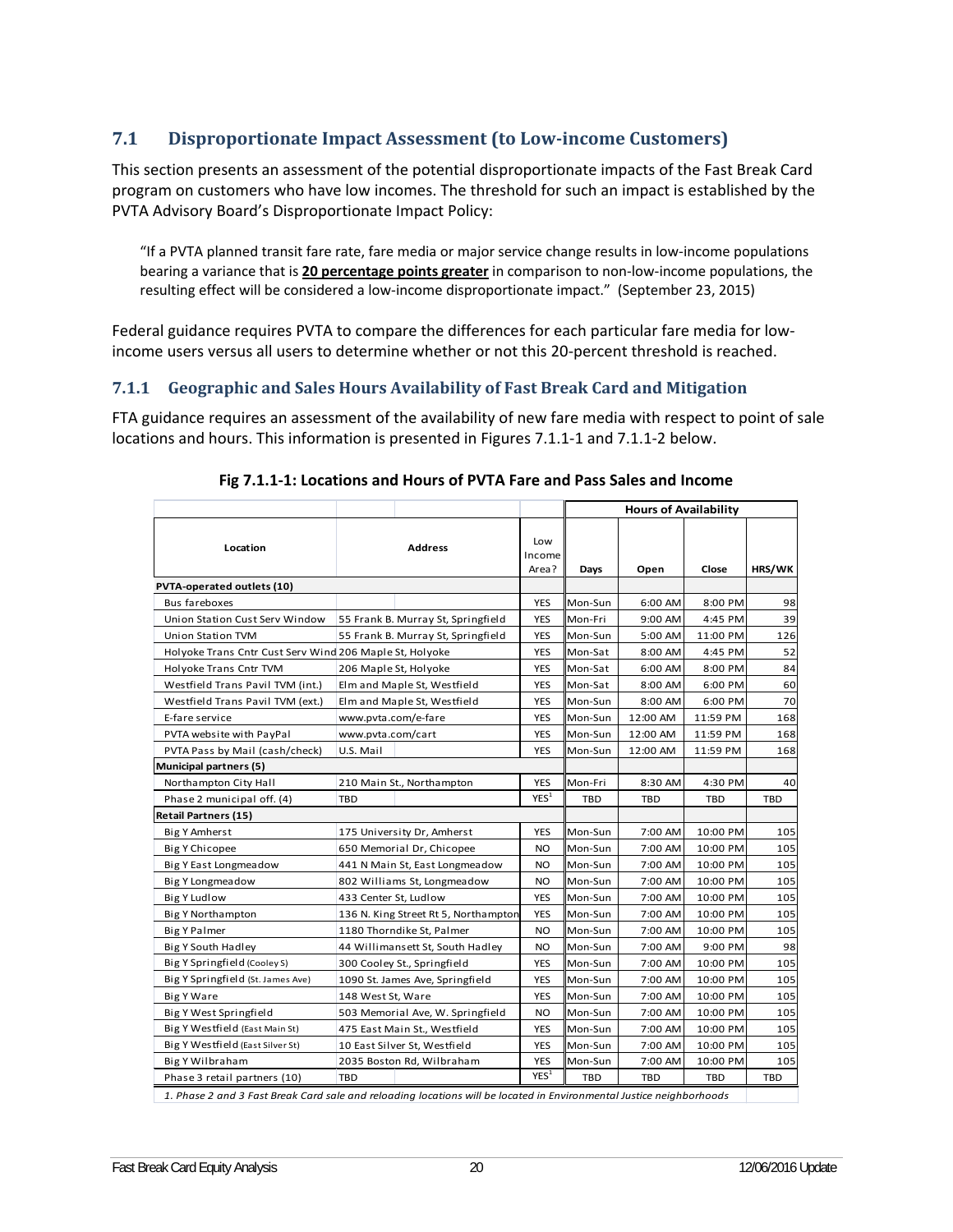|                                                                                                                      |                                  |                                      |                  |           |           | Fare Payment Options Available      |                   |           |                   |             |
|----------------------------------------------------------------------------------------------------------------------|----------------------------------|--------------------------------------|------------------|-----------|-----------|-------------------------------------|-------------------|-----------|-------------------|-------------|
|                                                                                                                      |                                  |                                      |                  | Cash:     | Purchase  | Purchase                            | Purchase Purchase |           | Purchase          | Reload Fast |
| Location                                                                                                             |                                  |                                      | Low              | single    | $31$ -day | 7-day                               | $1$ -day          | Fast      | <b>Fast Break</b> | Break and   |
|                                                                                                                      |                                  | <b>Address</b><br>Income<br>Area?    |                  | fare or   |           | Pass (mag Pass (mag pass (mag       |                   | Break     | E&D               | Fast Break  |
|                                                                                                                      |                                  |                                      |                  | ticket    |           | strip card) strip card) strip card) |                   | Card      | Cards             | E&D Cards   |
| <b>PVTA-operated outlets (10)</b>                                                                                    |                                  |                                      |                  |           |           |                                     |                   |           |                   |             |
| Bus fareboxes                                                                                                        |                                  |                                      | <b>YES</b>       | $\bullet$ |           |                                     | $\bullet$         |           |                   |             |
| Union Station Cust Serv Window                                                                                       |                                  | 55 Frank B. Murray St, Springfield   | <b>YES</b>       | $\bullet$ | $\bullet$ | $\bullet$                           |                   | $\bullet$ | $\bullet$         | $\bullet$   |
| <b>Union Station TVM</b>                                                                                             |                                  | 55 Frank B. Murray St, Springfield   | <b>YES</b>       |           |           |                                     |                   | $\bullet$ |                   | $\bullet$   |
| Holyoke Trans Cntr Cust Serv Wind 206 Maple St, Holyoke                                                              |                                  |                                      | <b>YES</b>       | $\bullet$ | $\bullet$ | $\bullet$                           |                   | $\bullet$ | $\bullet$         | $\bullet$   |
| Holyoke Trans Cntr TVM                                                                                               |                                  | 206 Maple St, Holyoke                | <b>YES</b>       |           | $\bullet$ |                                     |                   | $\bullet$ |                   | $\bullet$   |
| Westfield Trans Pavil TVM (int.)                                                                                     |                                  | Elm and Maple St, Westfield          | <b>YES</b>       | $\bullet$ |           |                                     |                   | $\bullet$ |                   | $\bullet$   |
| Westfield Trans Pavil TVM (ext.)                                                                                     |                                  | Elm and Maple St, Westfield          | <b>YES</b>       |           |           |                                     |                   | $\bullet$ |                   |             |
| E-fare service                                                                                                       | www.pvta.com/e-fare              |                                      | <b>YES</b>       |           |           |                                     |                   | $\bullet$ |                   |             |
| PVTA website with PayPal                                                                                             | www.pvta.com/cart                |                                      | <b>YES</b>       |           | $\bullet$ |                                     |                   |           |                   |             |
| PVTA Pass by Mail (cash/check)                                                                                       | U.S. Mail                        |                                      | <b>YES</b>       | $\bullet$ | $\bullet$ | $\bullet$                           |                   | $\bullet$ |                   |             |
| <b>Municipal partners (5)</b>                                                                                        |                                  |                                      |                  |           |           |                                     |                   |           |                   |             |
| Northampton City Hall                                                                                                |                                  | 210 Main St., Northampton            | <b>YES</b>       |           | $\bullet$ |                                     |                   | $\bullet$ |                   |             |
| Phase 2 municipal off. (4)                                                                                           | <b>TBD</b>                       |                                      | YES <sup>1</sup> |           |           |                                     |                   | $\bullet$ |                   |             |
| <b>Retail Partners (15)</b>                                                                                          |                                  |                                      |                  |           |           |                                     |                   |           |                   |             |
| Big Y Amherst                                                                                                        |                                  | 175 University Dr, Amherst           | <b>YES</b>       |           | $\bullet$ |                                     |                   |           |                   |             |
| Big Y Chicopee                                                                                                       |                                  | 650 Memorial Dr, Chicopee            | <b>NO</b>        |           | $\bullet$ |                                     |                   |           |                   |             |
| Big Y East Longmeadow                                                                                                |                                  | 441 N Main St, East Longmeadow       | <b>NO</b>        |           | $\bullet$ |                                     |                   |           |                   |             |
| <b>Big Y Longmeadow</b>                                                                                              |                                  | 802 Williams St, Longmeadow          | NO               |           | $\bullet$ |                                     |                   |           |                   |             |
| <b>Big Y Ludlow</b>                                                                                                  | 433 Center St, Ludlow            |                                      | <b>YES</b>       |           | $\bullet$ |                                     |                   |           |                   |             |
| <b>Big Y Northampton</b>                                                                                             |                                  | 136 N. King Street Rt 5, Northampton | <b>YES</b>       |           | $\bullet$ |                                     |                   |           |                   |             |
| Big Y Palmer                                                                                                         |                                  | 1180 Thorndike St, Palmer            | <b>NO</b>        |           | $\bullet$ |                                     |                   |           |                   |             |
| Big Y South Hadley                                                                                                   | 44 Willimansett St, South Hadley |                                      | <b>NO</b>        |           | $\bullet$ |                                     |                   |           |                   |             |
| Big Y Springfield (Cooley S)                                                                                         | 300 Cooley St., Springfield      |                                      | <b>YES</b>       |           | $\bullet$ |                                     |                   |           |                   |             |
| Big Y Springfield (St. James Ave)                                                                                    | 1090 St. James Ave, Springfield  |                                      | <b>YES</b>       |           | $\bullet$ |                                     |                   |           |                   |             |
| <b>Big Y Ware</b>                                                                                                    | 148 West St, Ware                |                                      | <b>YES</b>       |           | $\bullet$ |                                     |                   |           |                   |             |
| Big Y West Springfield                                                                                               | 503 Memorial Ave, W. Springfield |                                      | NO               |           | $\bullet$ |                                     |                   |           |                   |             |
| Big Y Westfield (East Main St)<br>475 East Main St., Westfield                                                       |                                  | <b>YES</b>                           |                  | $\bullet$ |           |                                     |                   |           |                   |             |
| Big Y Westfield (East Silver St)<br>10 East Silver St, Westfield                                                     |                                  | <b>YES</b>                           |                  | $\bullet$ |           |                                     |                   |           |                   |             |
| Big Y Wilbraham                                                                                                      | 2035 Boston Rd, Wilbraham        |                                      | <b>YES</b>       |           | $\bullet$ |                                     |                   |           |                   |             |
| Phase 3 retail partners (10)                                                                                         | <b>TBD</b>                       |                                      | YES <sup>1</sup> |           |           |                                     |                   | $\bullet$ |                   | $\bullet$   |
| 1. Phase 2 and 3 Fast Break Card sale and reloading locations will be located in Environmental Justice neighborhoods |                                  |                                      |                  |           |           |                                     |                   |           |                   |             |

## **Fig 7.1.1‐2: Future Fare Media Sale Locations and Income Status**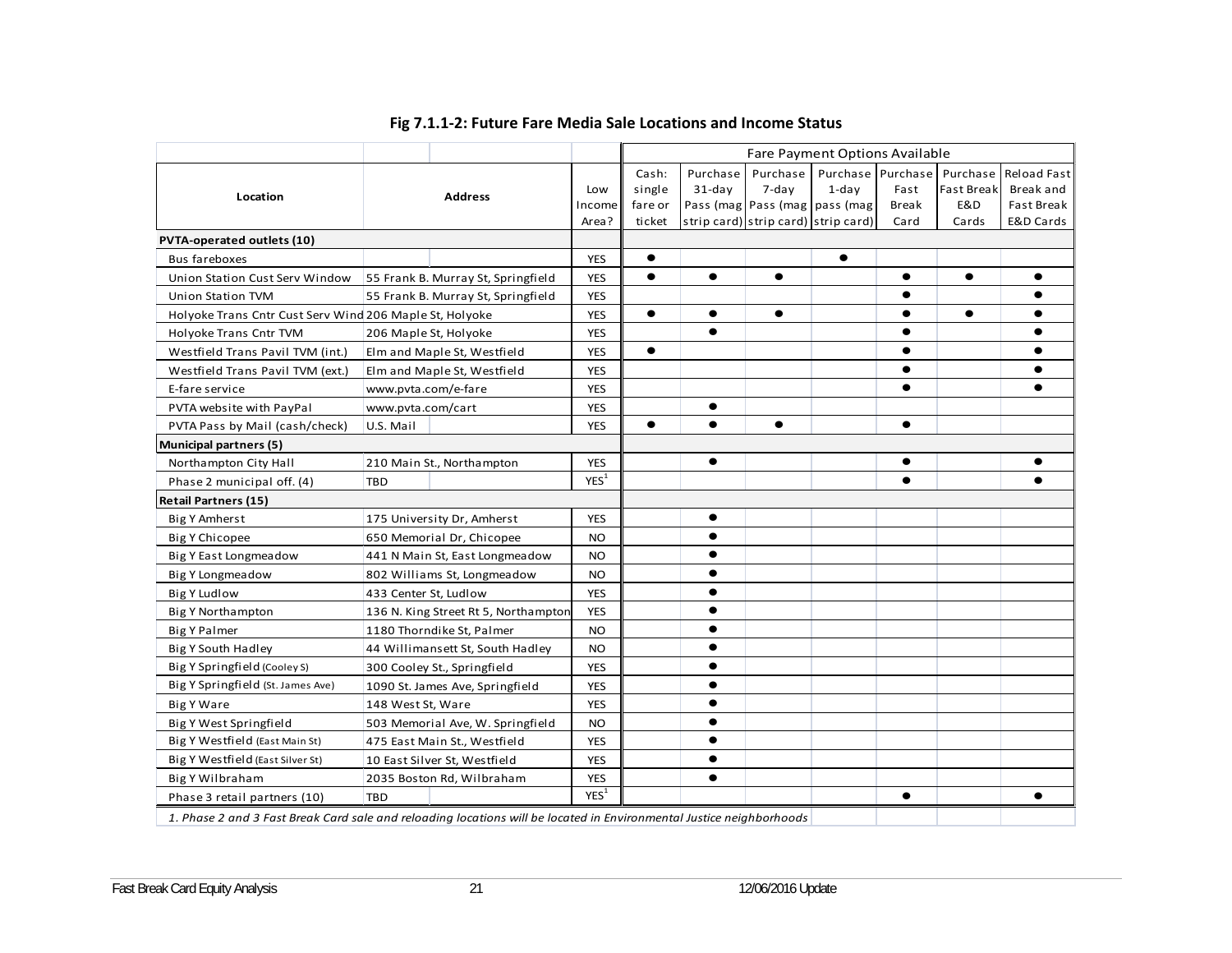The preceding figures show that in addition to the existing five PVTA‐operated fare and pass sale locations (Customer Service Windows at the downtown Springfield and Holyoke hub stations, plus bus fareboxes, pvta.com, and passes by mail), there will be five additional Fast Break Card sales and reloading locations (TVMs at Springfield Union Station, Holyoke Transportation Center, Westfield Transit Pavilion, and the E-fare online portal)—all of which are located in, or are electronically accessible to, people who live in low‐income neighborhoods. Impact analysis and mitigation is presented below.

| #           | <b>Potential Disparate Impact</b>                                                             | <b>Mitigation</b>                                                                                                                                                                                                                                                                                                                                                      |
|-------------|-----------------------------------------------------------------------------------------------|------------------------------------------------------------------------------------------------------------------------------------------------------------------------------------------------------------------------------------------------------------------------------------------------------------------------------------------------------------------------|
| $7.1.1 - 1$ | The geographic availability and sales hours for                                               | All existing regular passes and tickets will continue to                                                                                                                                                                                                                                                                                                               |
|             | Fast Break Smart Card and Limited Use Card<br>could be less than those of all other PVTA fare | be sold at all existing sales locations during existing<br>hours.                                                                                                                                                                                                                                                                                                      |
|             | media and payment options.                                                                    |                                                                                                                                                                                                                                                                                                                                                                        |
|             |                                                                                               | During Phase 1, all new locations for Fast Break Card<br>sales and reloading will be in addition to those for<br>existing fare media. There will be no reduction in the<br>types or number of fare media available, the locations<br>where they are sold, or the hours during which they can<br>be purchased.                                                          |
|             |                                                                                               | During Phase 1, customers who request a Fast Break<br>Card or have a fare product loaded or reloaded on it at<br>a location that is not equipped to do so (i.e., at the bus<br>farebox) will be provided with information by PVTA<br>employees, bus drivers, or contractors about the most<br>convenient way (sales office or online or by mail) for<br>them to do so. |
|             |                                                                                               | During Phases 2 and 3, PVTA will actually increase the<br>geographic availability of fare media, because different<br>types of passes and cash value can be loaded and<br>reloaded on the card. With this increase in the number<br>of outlets during Phases 2 and 3, PVTA will also increase<br>the number of hours during which fares are sold.                      |
|             |                                                                                               | Therefore, during each phase of the Fast Break Card<br>program, there will be more opportunities for people<br>with low incomes to media to purchase fare products.<br>Therefore, the program does not exceed the 20%<br>threshold established by the PVTA Advisory Board's<br>Disparate Impact Policy and mitigation is not required.                                 |

**Fig. 7.1.1‐2 Fast Break Card Sales Locations and Hours Impacts and Mitigation Measures**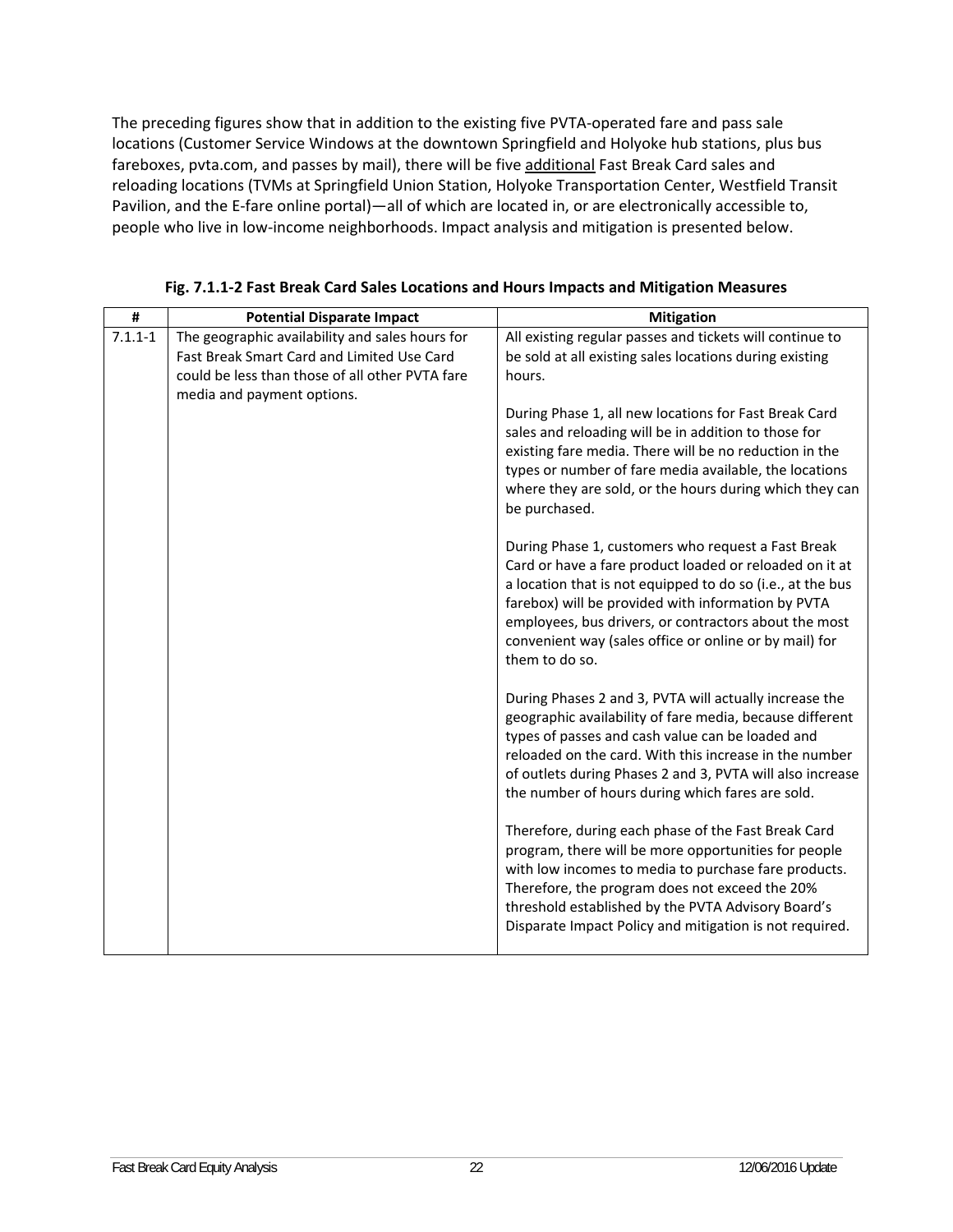## **7.1.2 "Banked" Customer Impacts and Mitigation**

Some of the new purchase options and features for the Fast Break Card require the card holder to have a bank account and/or credit card. For purposes of this analysis, a "banked" customer is one who has a checking or debit account with a traditional bank or financial institution.

All transactions at PVTA Customer Service windows will continue to accept cash, personal checks, debit, and credit cards. Online transactions at www.PVTA.com for Fast Break Card products, however, cannot accept cash or debit cards; only credit/debit cards may be used for online purchases of either Fast Break Card or Fast Break Limited Use Card, manual replenishment of the Fast Break Card, and automatic replenishment of Fast Break Card features.

In general, it is more likely than not that people who have lower incomes do not have a bank account, as compared to people with higher incomes (U.S. Federal Reserve 2015). To better understand the proportion of PVTA customers who are "unbanked" and would therefore have limited or no access to the additional features of the Fast Break Card program that require a bank account and/or credit card, a survey of 158 customers was conducted at two rider outreach events: one at the Springfield Bus Terminal on April 1, 2016, and the other at the Holyoke Transportation Center on May 3, 2016. This limited survey found that a majority of PVTA customers (55%) do not have a bank account.



## **Fig 7.1.2‐1: Proportion of PVTA Customers Surveyed with Bank Accounts**

*Customer surveys April 1 and May 3, 2016. N=158*

Also, some online features of the Fast Break Smart Card (but not the Limited Use Card) are available only with a credit card (such as VISA or Master Card). These features include the manual card value replenishment of the Fast Break Card and setting up the Auto Buy feature to automatically add stored value to registered cards via secure funds transfer from a credit card (debit cards are not accepted online) on a scheduled basis. The survey results suggest that a majority of PVTA customers do not have credit cards and would therefore not be able to use these features.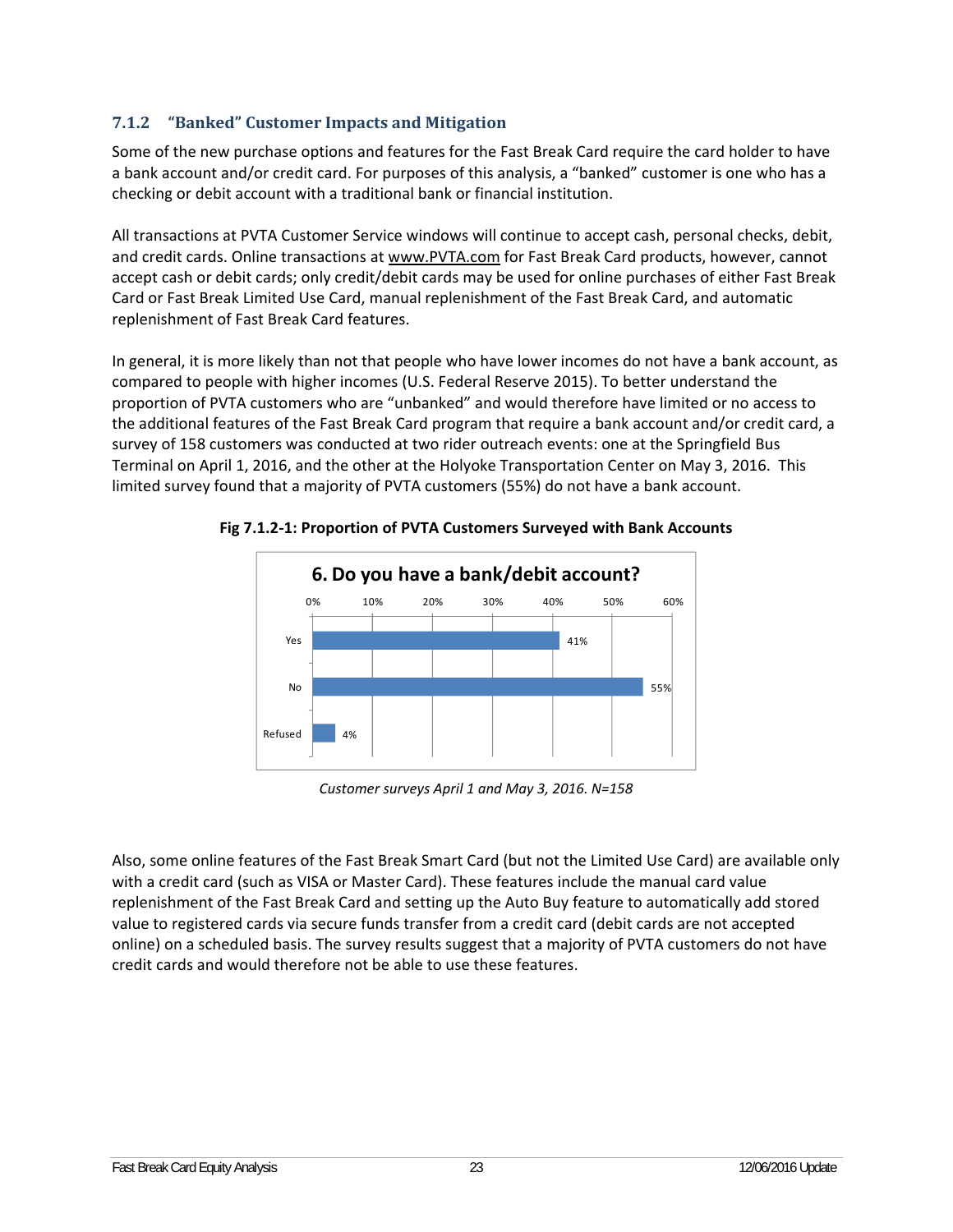

**Fig 7.1.2‐2: Proportion of PVTA Customers Surveyed with Major Credit Card**

*Customer surveys April 1 and May 3, 2016. N=158*

Based on these survey findings that 55% of customers do not have a bank account and 72% do not have a credit card, it is likely that the 20% threshold for disparate impacts to customers would be exceeded, as a limited number of the card's convenience features would not be readily available to them. Therefore, PVTA has developed the following mitigation measures to address this potential impact in accordance with PVTA's Disproportionate Impact Policy.

| #           | <b>Potential Disparate Impact</b>                                                                                                                                                                      | <b>Mitigation Measure</b>                                                                                                                                                                                                                                                       |
|-------------|--------------------------------------------------------------------------------------------------------------------------------------------------------------------------------------------------------|---------------------------------------------------------------------------------------------------------------------------------------------------------------------------------------------------------------------------------------------------------------------------------|
| $7.1.2 - 1$ | Customers without a checking or debit<br>account will not be able to purchase the Fast<br>Break Card or Limited Use Card online or<br>perform manual replenishment or set up the<br>Auto Buy features. | PVTA will make available a Limited Use Card that can be<br>purchased with cash or check or debit. PVTA will also<br>continue to make all existing forms of fare payment<br>available, so there will be no change for customers who<br>do not have a bank account or debit card. |
| $7.1.2 - 2$ | Customers who do not have a credit card<br>will not be able to use the manual and Auto<br>Buy online replenishment features of the<br>Fast Break Card.                                                 | PVTA will make available a Limited Use Card that can be<br>purchased with cash or check or debit. PVTA will also<br>continue to make all existing forms of fare payment<br>available, so there will be no change for customers who<br>do no have a credit card.                 |
| $7.1.2 - 3$ | Customers who do not have a credit or debit<br>card will not be able to use TVMs.                                                                                                                      | TVMs will accept cash for Fast Break Card purchases and<br>reloading. Customer service windows will also accept<br>cash and checks for purchases and reloading.                                                                                                                 |

# **7.1.3 Internet Access Analysis**

Internet access is required to use some features of the Fast Break Smart Card and Limited Use Card, including online purchase of either card, manual replenishment, and "Auto Buy" automatic replenishment of the Smart Card. Also, Balance Protection registration for stolen or lost cards requires card registration via an online service with PVTA (E‐fare).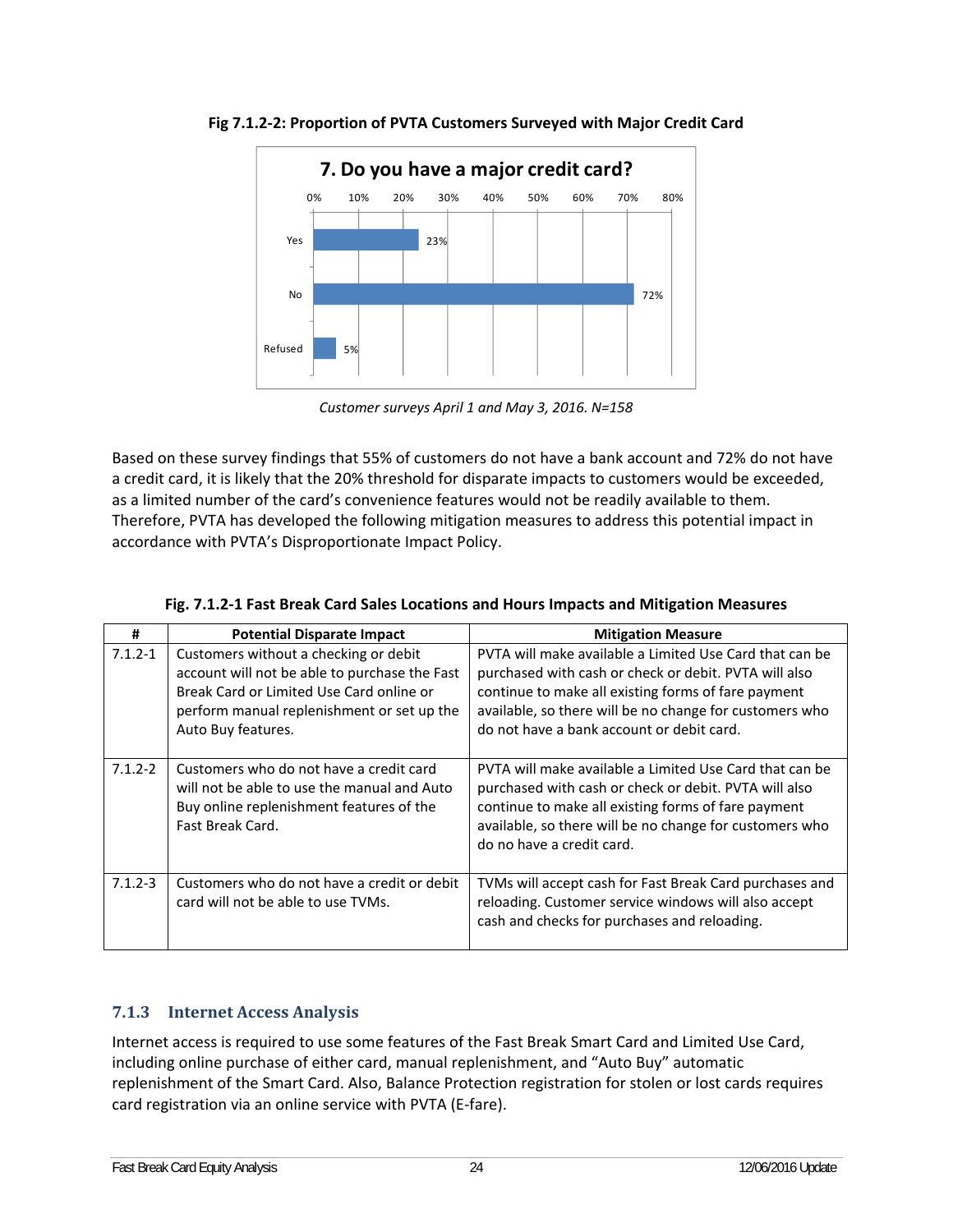If purchased online, a Fast Break Smart Card can be registered immediately; if purchased at a Customer Service outlet or Big Y store, the user must wait 48 hours before going online to register.

No specific data on the internet access capacities of PVTA customers is available (no such question was asked on the 2015‐2016 customer surveys). According to 2013 information from U.S. Census, internet access is proportionally less for people with lower incomes and non‐white races. In 2013, an estimated 80.5% of households in the Springfield Metropolitan Statistical Area had broadband internet access, which exceeds the national average of 73.4%. However, the Census 2013 data show that low-income persons, who are the vast majority of PVTA customers, have significantly less internet access than average: just 48.4% of people who earn less than \$25,000 per year or less have internet access.

Based on these general population characteristics, it is reasonable to estimate that at least 20% or more of PVTA customers, the majority of who are low‐income, do not have regular internet access and would therefore be impacted by this requirement. Therefore, additional mitigation measures have been developed and are described below to assure that customers will have equal access to the convenience features of the Fast Break Card, consistent with the PVTA Disproportionate Impact Policy.

| #           | <b>Potential Disparate Impact</b>                                                                                                                                                                                       | <b>Mitigation Measure</b>                                                                                                                                                                                                                                                                                                                                                                 |
|-------------|-------------------------------------------------------------------------------------------------------------------------------------------------------------------------------------------------------------------------|-------------------------------------------------------------------------------------------------------------------------------------------------------------------------------------------------------------------------------------------------------------------------------------------------------------------------------------------------------------------------------------------|
| $7.1.3 - 1$ | General lack of online among persons of low<br>income may reduce their access to web-<br>based Fast Break Smart Card and Limited<br>Use Card online purchase and reloading<br>convenience features.                     | All existing cash fare, pass, and ticket purchase options<br>will continue to be available, including the 31-day pass<br>for \$43 (\$2 discount) at Big Y grocery stores. There will<br>be no change in the existing availability of fares and<br>passes; and the majority of Phase 2 and 3 Fast Break<br>Cards and reloading locations will be located in low-<br>income neighborhoods.  |
| $7.1.3 - 2$ | Lack of online access among low-income<br>riders may reduce the availability of manual<br>and Auto Buy Fast Break Card replenishment<br>for low-income customers.                                                       | All existing cash fare, pass, and ticket purchase options<br>will continue to be available, including Big Y grocery<br>stores. There will be no change in pass availability for<br>any customers.                                                                                                                                                                                         |
| $7.1.3 - 3$ | The likely lack of online access among a<br>large proportion of low-income riders could<br>reduce the availability of card registration<br>for lost/stolen balance protection on the<br>Smart Card for these customers. | Fast Break Card registration will be available in person<br>at PVTA Customer Service windows in Springfield and<br>Holyoke. PVTA will also educate card holders about<br>online registration and the ability to do so at public<br>libraries, as an alternative. Card registration will not be<br>required for the Limited Use Card and existing regular<br>cash fare and pass purchases. |

**Fig. 7.1.3: Internet Access Requirement Impacts and Mitigation**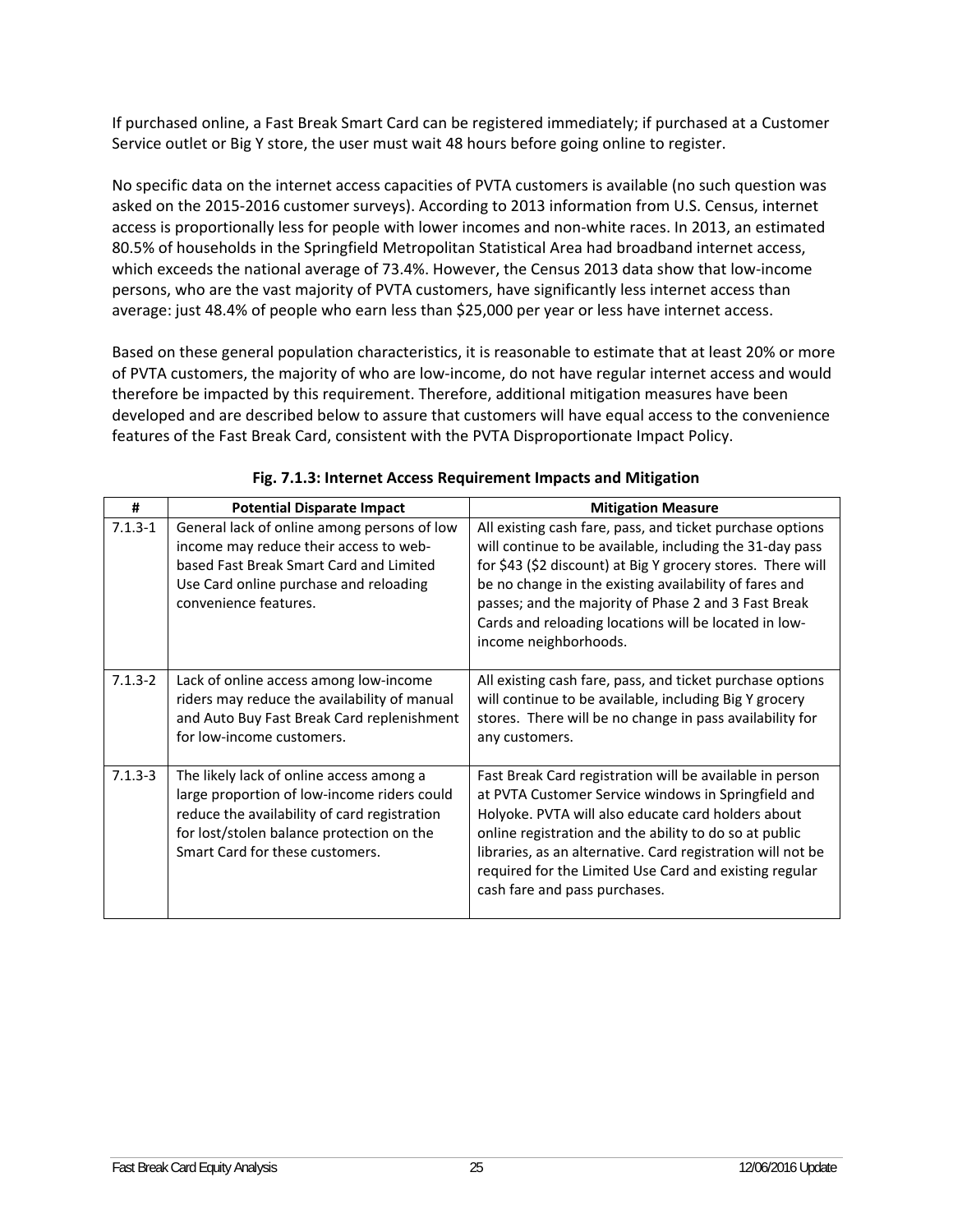### **7.1.4 Fast Break Smart Card Fees and Minimum Stored Value Impacts and Mitigation**

The Fast Break Smart Card will require the card holder to pay a \$3.00 acquisition fee. The Smart Card also has the following fee schedule for replacement if lost before expiration: \$3.00 for first loss; \$5.00 for second loss; \$15.00 for third and all subsequent losses. Therefore, a customer who wishes to use a Smart Card must have \$3.00 on hand to acquire. As a mitigation measure, this \$3.00 minimum balance at time of acquisition can be applied to cash fare or pass products immediately.

Customer survey data for existing fare payment by income level (below) finds that the breakdown of types of fare payment is relatively consistent for all income ranges. The ratio of 1‐ride and 1‐day pass cash on board purchases (column 2 vs. column 6) is approximately the same (31.5% vs. 10.3%) for the lowest income range "Less than \$11,700/year" as it is for the highest range "More than \$50,000/year," which is 29.3% vs. 9.3%.

|                           | <b>Full Fare Cash</b> | <b>E&amp;D Discount</b> | Free      | 31-day E&D | 31-day or  |
|---------------------------|-----------------------|-------------------------|-----------|------------|------------|
| <b>Income Range</b>       | (includes 1-day pass) | Cash                    | (prepaid) | pass       | 7-day pass |
| Less than \$11,700/year   | 31.5%                 | 3.5%                    | 48.5%     | 6.3%       | 10.3%      |
| \$11,700 to \$19,999/year | 43.5%                 | 5.1%                    | 28.3%     | 8.0%       | 15.0%      |
| \$20,000 to \$34,999/year | 47.7%                 | 2.3%                    | 25.8%     | 8.7%       | 15.4%      |
| \$35,000 to \$50,000/year | 47.4%                 | 6.6%                    | 22.6%     | 8.8%       | 14.6%      |
| More than \$50,000/year   | 29.3%                 | 5.3%                    | 52.0%     | 4.0%       | 9.3%       |
| blank                     | 45.5%                 | 6.6%                    | 19.3%     | 11.5%      | 17.2%      |

#### **Fig. 7.1.4‐1: Fare Payment by Income Level (as Percentage of Fares Paid by each Income Category)**

*PVTA On Board Customer Surveys 2015 and 2016. N=2,798*

Reviewing the existing fare media patterns by income range as a percentage of all fares collected by PVTA in FY2015, it is evident that customers with lower incomes are also buying the 1‐ride and 1‐day cash on board fares in roughly the same proportion as than those customers with higher incomes. In the "Less than \$11,700/year" income range, customers bought approximately three times as many 1‐ride and 1‐day pass cash fares than 31‐day and 7‐day passes (17.6% vs. 5.7%, or approximately 3:1 ratio), as compared to customers in the "More than \$50,000/year" range (0.8% vs. 0.3%, also an approximate 3:1 ratio).

|                           | <b>Full Fare Cash</b> | <b>E&amp;D Discount</b> | Free      | 31-day E&D | 31-day or  |
|---------------------------|-----------------------|-------------------------|-----------|------------|------------|
| <b>Income Range</b>       | (includes 1-day pass) | Cash                    | (prepaid) | pass       | 7-day pass |
| Less than \$11,700/year   | 17.6%                 | 1.9%                    | 27.1%     | 3.5%       | 5.7%       |
| \$11,700 to \$19,999/year | 7.2%                  | 0.8%                    | 4.7%      | 1.3%       | 2.5%       |
| \$20,000 to \$34,999/year | 5.2%                  | 0.3%                    | 2.8%      | 1.0%       | 1.7%       |
| \$35,000 to \$50,000/year | 2.4%                  | 0.3%                    | 1.1%      | 0.4%       | 0.7%       |
| More than \$50,000/year   | 0.8%                  | 0.1%                    | 1.4%      | 0.1%       | 0.3%       |
| blank                     | 4.1%                  | 0.6%                    | 1.7%      | 1.0%       | 1.5%       |

**Fig. 7.1.4‐2: Fare Payment by Income Level (as Percentage of All Fares Paid)**

It is reasonable to conclude that low‐income customers will not be disproportionately affected by additional fees associated with the Fast Break Smart Card than customers who earn higher incomes because the additional fees will apply to customers of all income levels equally. Therefore, the impact of these fees does not trigger the 20% threshold of the PVTA's Disproportionate Impact Policy.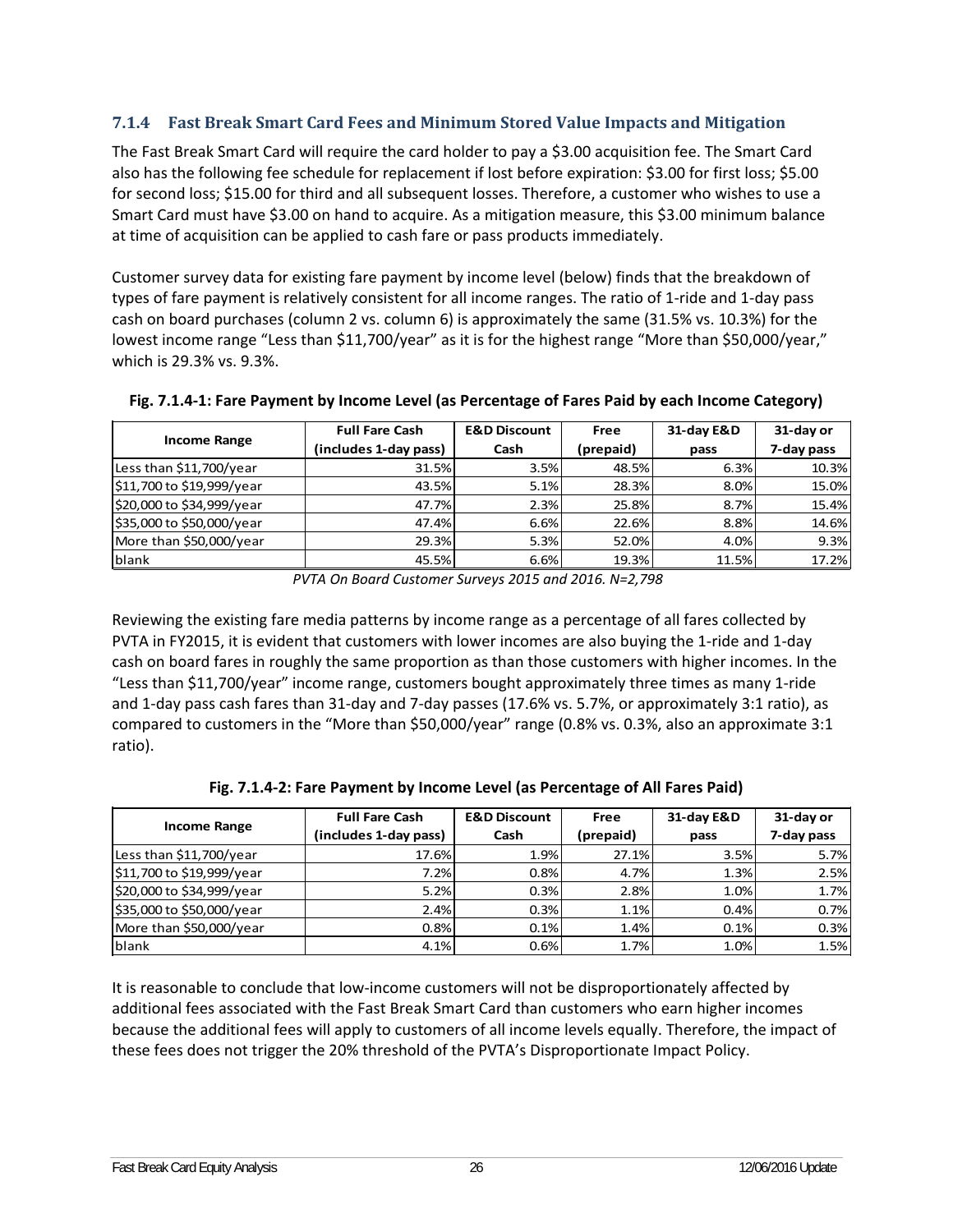| #           | <b>Potential Disparate Impact</b>                                                                                                                                                                                                   | <b>Mitigation Measure</b>                                                                                                                                                                                                                                                                                                                                                                                                                                                                                                                    |
|-------------|-------------------------------------------------------------------------------------------------------------------------------------------------------------------------------------------------------------------------------------|----------------------------------------------------------------------------------------------------------------------------------------------------------------------------------------------------------------------------------------------------------------------------------------------------------------------------------------------------------------------------------------------------------------------------------------------------------------------------------------------------------------------------------------------|
| $7.1.4 - 1$ | The initial \$3.00 acquisition cost for the Fast<br>Break Card may be a burden to customers with<br>low income levels.                                                                                                              | The \$3.00 acquisition cost will be waived during a<br>6-month Fast Break introductory promotional period<br>(dates to be established), and may be further extended<br>upon review of Phase 1 evaluation. After that period,<br>the Limited Use Card and all existing pass products will<br>continue to be available with no acquisition cost. Both<br>the Fast Break Card and the Limited Use card will not<br>require a minimum balance be carried, so the eventual<br>\$3.00 acquisition cost may be applied entirely to fare<br>payment. |
| $7.1.4 - 2$ | The initial \$3.00 minimum balance requirement<br>for the Smart Card may be a burden to<br>customers of all income levels.                                                                                                          | The initial \$3.00 of stored value on the Smart Card will<br>be only required at time of purchase. The Smart Card<br>balance may be as little as \$0.00 and the card will still<br>be active (but the customer will need to reload value to<br>purchase a ride or pass product). Also, the Limited Use<br>Card will continue to be available with no minimum<br>stored value balance. And all existing passes and cash<br>fares will be available with no minimum balance<br>requirement.                                                    |
| $7.1.4 - 3$ | The Smart Card replacement fees if lost before<br>the five-year expiration (\$3.00 for first loss;<br>\$5.00 for second loss; \$15.00 for third and all<br>subsequent losses) may be a burden to<br>customers of all income levels. | Customers may insure against having to pay Smart Card<br>replacement fees (due to loss or theft) by registering it<br>with PVTA. Registration may be accomplished online at<br>www.PVTA.com or at the Customer Service Center<br>offices in Springfield or Holyoke. This card replacement<br>fee is the same that is currently in effect for PVTA's<br>Elderly & Disabled ("E&D") fare discount program.                                                                                                                                     |

**Fig. 7.1.4‐3: Smart Card Fee Impacts and Mitigation**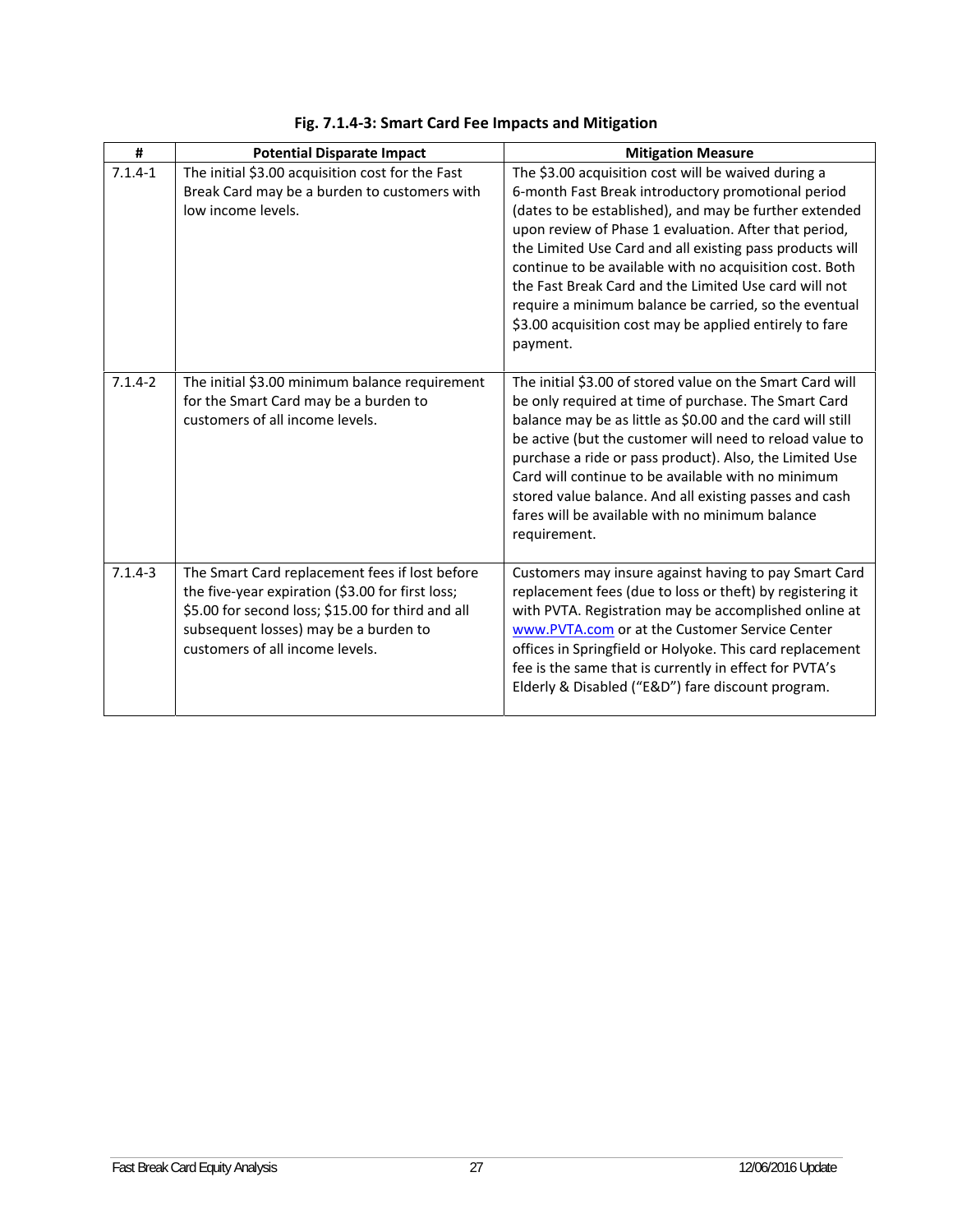# **7.2 Disparate Impact Assessment (to Customers of Color)**

This section assesses whether or not there will likely be differences for each particular fare media between users who are not white and overall users. This is known as a "disparate impact." The threshold for this impact is established in the Disparate Impact Policy adopted by the PVTA Advisory Board:

"If a PVTA planned transit fare rate, fare media change, or major service change results in minority populations bearing a variance that is **20 percentage points greater** in comparison to non‐minority populations, the resulting effect will be considered a minority disparate impact.

"In the course of performing a Title VI Equity Analysis, PVTA must analyze how the proposed action would impact minority as compared to non-minority populations. This analysis would also be performed for low income populations as compared to non‐low income population. In the event the proposed action has a negative impact that affects the low income or minority populations more than the non‐low income or non‐minority populations with a disparity that exceeds the adopted 20% thresholds, PVTA must evaluate whether there is an alternative that has a more equitable impact. Otherwise, PVTA must take measures to mitigate the impact of the proposed action on the affected minority population or low income population and demonstrate that a legitimate business purpose cannot otherwise be accomplished and that the proposed change is the least discriminatory alternative." (September 23, 2015)

The Fast Break Card will be available to all riders, regardless of ethnic background. Analysis of potential disparate impacts to riders of color are presented below.

## **7.2.1 Fare Payment by Race Analysis**

Surveys of PVTA customers completed in 2015 (Hampden County routes) and 2016 (Hampshire County routes) found that people of color use the 31‐day and 7‐day passes (combined regular fare and E&D) in greater proportion than white customers (17.6% of white customers use these types of passes, compared to 22.5% for Black/African American, 26.3% for Hispanic/Latino customers, and 20.7% for customers of two or more races). The Fast Break Card program is intended to benefit PVTA customers who use passes; therefore, a greater proportion of customers of color will have access to these benefits.

| Race                      | <b>Full Fare Cash</b><br>(includes 1-day pass) | <b>E&amp;D Discount</b><br>Cash | Free<br>(prepaid) | 31-day E&D<br>pass | 31-day or<br>7-day pass |
|---------------------------|------------------------------------------------|---------------------------------|-------------------|--------------------|-------------------------|
| Asian/Pacific Isl         | 6.0%                                           | 0.0%                            | 91.5%             | 0.0%               | 2.5%                    |
| Black/African American    | 50.1%                                          | 5.1%                            | 22.2%             | 7.1%               | 15.4%                   |
| Hispanic/Latino           | 54.8%                                          | 4.9%                            | 14.0%             | 9.1%               | 17.2%                   |
| Native American/Am Indian | 28.6%                                          | 14.3%                           | 28.6%             | 14.3%              | 14.3%                   |
| Other race                | 44.2%                                          | 0.0%                            | 41.6%             | 2.6%               | 11.7%                   |
| Two or more races         | 46.6%                                          | 1.0%                            | 31.6%             | 5.2%               | 15.5%                   |
| White                     | 23.8%                                          | 4.5%                            | 54.0%             | 8.4%               | 9.2%                    |
| (blank)                   | 43.8%                                          | 6.3%                            | 28.1%             | 7.3%               | 14.6%                   |

**Fig 7.2.1‐1: Fare Payment Types as Percentage of Fares Paid by Racial Group**

*\* "Free (prepaid)"means the fare was purchased through a prepaid institutional reimbursement pass program.*

Viewing fare payment by race with respect to all fares paid, a total 12.4% of all fares are paid by customers of color using regular and E&D 31‐day and 7‐day passes, compared to 6.7% paid by white customers using these fare payment options. Again, the information suggests that customers of color are paying a greater proportion of fares using the 31‐day and 7‐day passes—which are the very pass holders for which the Fast Break Card program has been developed to make more convenient.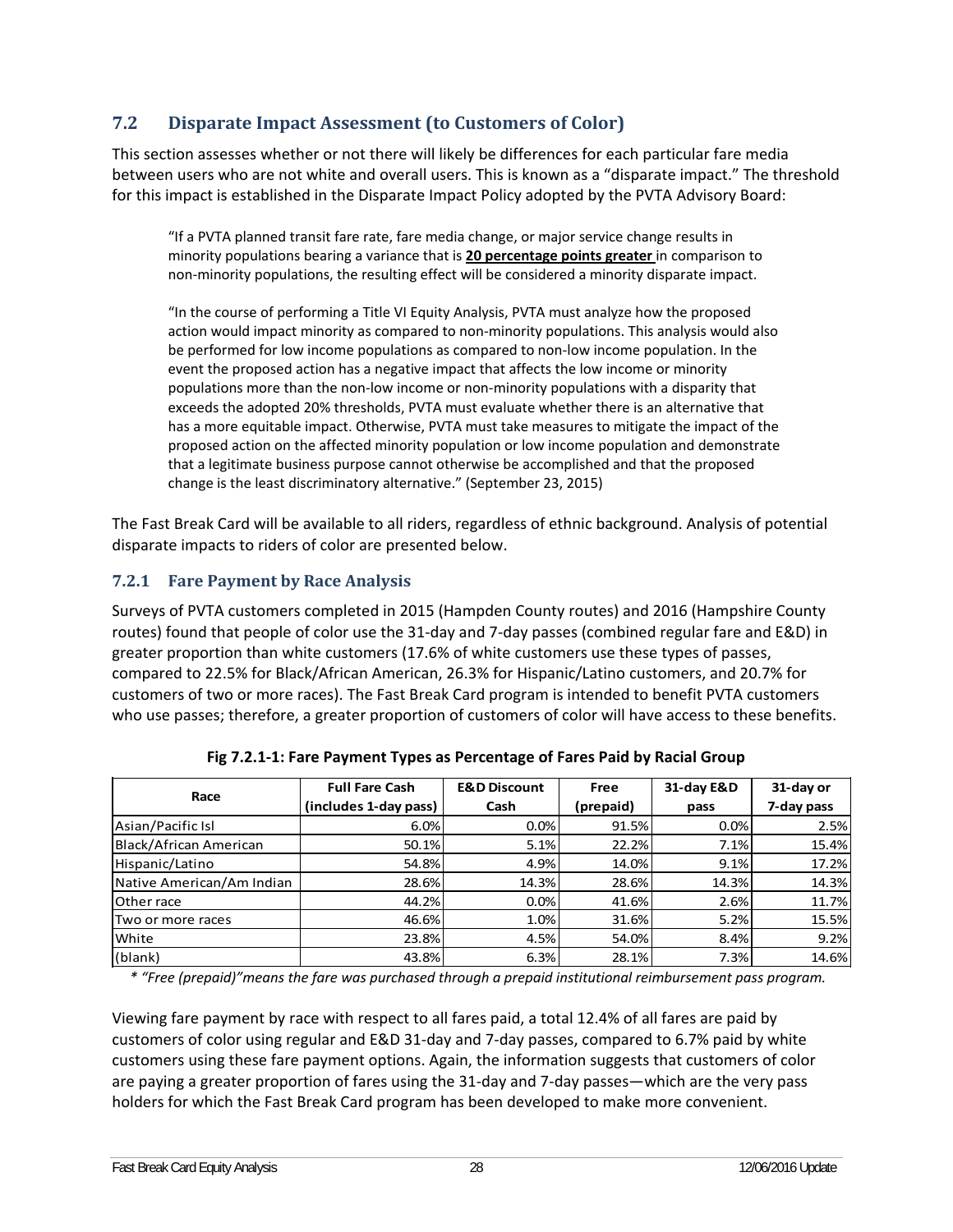| <b>Ethnicity</b>          | <b>Full Fare Cash</b> | <b>E&amp;D Discount</b> | Free      | 31-day E&D | 31-day or  |
|---------------------------|-----------------------|-------------------------|-----------|------------|------------|
|                           | (includes 1-day pass) | Cash                    | (prepaid) | pass       | 7-day pass |
| Asian/Pacific Isl         | 0.4%                  | 0.0%                    | 6.7%      | 0.0%       | 0.2%       |
| Black/African American    | 7.5%                  | 0.8%                    | 3.3%      | 1.1%       | 2.3%       |
| Hispanic/Latino           | 13.9%                 | 1.2%                    | 3.6%      | 2.3%       | 4.4%       |
| Native American/Am Indian | 0.1%                  | 0.1%                    | 0.1%      | 0.1%       | 0.1%       |
| Other race                | 1.2%                  | 0.0%                    | 1.2%      | 0.1%       | 0.3%       |
| Two or more races         | 3.3%                  | 0.1%                    | 2.2%      | 0.4%       | 1.1%       |
| White                     | 9.1%                  | 1.7%                    | 20.7%     | 3.2%       | 3.5%       |
| (blank)                   | 1.5%                  | 0.2%                    | 1.0%      | 0.3%       | 0.5%       |

**Fig 7.2‐2: Fare Payment by Racial Group as Percentage of All Fares**

During Phase 1, the Fast Break Card will be available at 10 PVTA‐operated sales locations and other outlets. The figure below demonstrates that all 10 of these outlets are located within, or are electronically accessible to, neighborhoods where the proportion of people of color exceeds the combined average of for Hampden and Hampshire Counties of approximately 23% (analysis at U.S. Census block group level).

|                                                         |                       |                                      |                            |            | <b>Sales Hours</b> |
|---------------------------------------------------------|-----------------------|--------------------------------------|----------------------------|------------|--------------------|
| Location                                                |                       | <b>Address</b>                       | Envir.<br>Justice<br>Area? | Days       | HRS/WK             |
| <b>PVTA-operated outlets (10)</b>                       |                       |                                      |                            |            |                    |
| <b>Bus fareboxes</b>                                    |                       |                                      | YES                        | Mon-Sun    | 98                 |
| Union Station Cust Serv Window                          |                       | 55 Frank B. Murray St, Springfield   | YES                        | Mon-Fri    | 39                 |
| Union Station TVM                                       |                       | 55 Frank B. Murray St, Springfield   | YES                        | Mon-Sun    | 126                |
| Holyoke Trans Cntr Cust Serv Wind 206 Maple St, Holyoke |                       |                                      | YES                        | Mon-Sat    | 52                 |
| Holyoke Trans Cntr TVM                                  |                       | 206 Maple St, Holyoke                | YES                        | Mon-Sat    | 84                 |
| Westfield Trans Pavil TVM (int.)                        |                       | Elm and Maple St, Westfield          | <b>YES</b>                 | Mon-Sat    | 60                 |
| Westfield Trans Pavil TVM (ext.)                        |                       | Elm and Maple St, Westfield          | <b>YES</b>                 | Mon-Sun    | 70                 |
| E-fare service                                          | www.pvta.com/e-fare   |                                      | <b>YES</b>                 | Mon-Sun    | 168                |
| PVTA website with PayPal                                | www.pvta.com/cart     |                                      | YES                        | Mon-Sun    | 168                |
| PVTA Pass by Mail (cash/check)                          | U.S. Mail             |                                      | <b>YES</b>                 | Mon-Sun    | 168                |
| Municipal partners (5)                                  |                       |                                      |                            |            |                    |
| Northampton City Hall                                   |                       | 210 Main St., Northampton            | YES                        | Mon-Fri    | 40                 |
| Phase 2 municipal off. (4)                              | <b>TBD</b>            |                                      | $\mathsf{YES}^1$           | TBD        | <b>TBD</b>         |
| <b>Retail Partners (15)</b>                             |                       |                                      |                            |            |                    |
| Big Y Amherst                                           |                       | 175 University Dr, Amherst           | YES                        | Mon-Sun    | 105                |
| Big Y Chicopee                                          |                       | 650 Memorial Dr, Chicopee            | <b>NO</b>                  | Mon-Sun    | 105                |
| Big Y East Longmeadow                                   |                       | 441 N Main St, East Longmeadow       | <b>NO</b>                  | Mon-Sun    | 105                |
| Big Y Longmeadow                                        |                       | 802 Williams St, Longmeadow          | <b>NO</b>                  | Mon-Sun    | 105                |
| <b>Big Y Ludlow</b>                                     | 433 Center St, Ludlow |                                      | YES                        | Mon-Sun    | 105                |
| <b>Big Y Northampton</b>                                |                       | 136 N. King Street Rt 5, Northampton | <b>YES</b>                 | Mon-Sun    | 105                |
| Big Y Palmer                                            |                       | 1180 Thorndike St, Palmer            | NO.                        | Mon-Sun    | 105                |
| Big Y South Hadley                                      |                       | 44 Willimansett St, South Hadley     | NO.                        | Mon-Sun    | 98                 |
| Big Y Springfield (Cooley S)                            |                       | 300 Cooley St., Springfield          | <b>YES</b>                 | Mon-Sun    | 105                |
| Big Y Springfield (St. James Ave)                       |                       | 1090 St. James Ave, Springfield      | YES                        | Mon-Sun    | 105                |
| Big Y Ware                                              | 148 West St, Ware     |                                      | YES                        | Mon-Sun    | 105                |
| Big Y West Springfield                                  |                       | 503 Memorial Ave, W. Springfield     | <b>NO</b>                  | Mon-Sun    | 105                |
| Big Y Westfield (East Main St)                          |                       | 475 East Main St., Westfield         | YES                        | Mon-Sun    | 105                |
| Big Y Westfield (East Silver St)                        |                       | 10 East Silver St, Westfield         | YES                        | Mon-Sun    | 105                |
| Big Y Wilbraham                                         |                       | 2035 Boston Rd, Wilbraham            | YES                        | Mon-Sun    | 105                |
| Phase 3 retail partners (10)                            | <b>TBD</b>            |                                      | YES <sup>1</sup>           | <b>TBD</b> | <b>TBD</b>         |

**Fig 7.2.3‐1: Locations and Hours of PVTA Fare and Pass Sales and Income**

*1. Phase 2 and 3 Card sale and reloading locations will be located in Environmental Justice neighborhoods*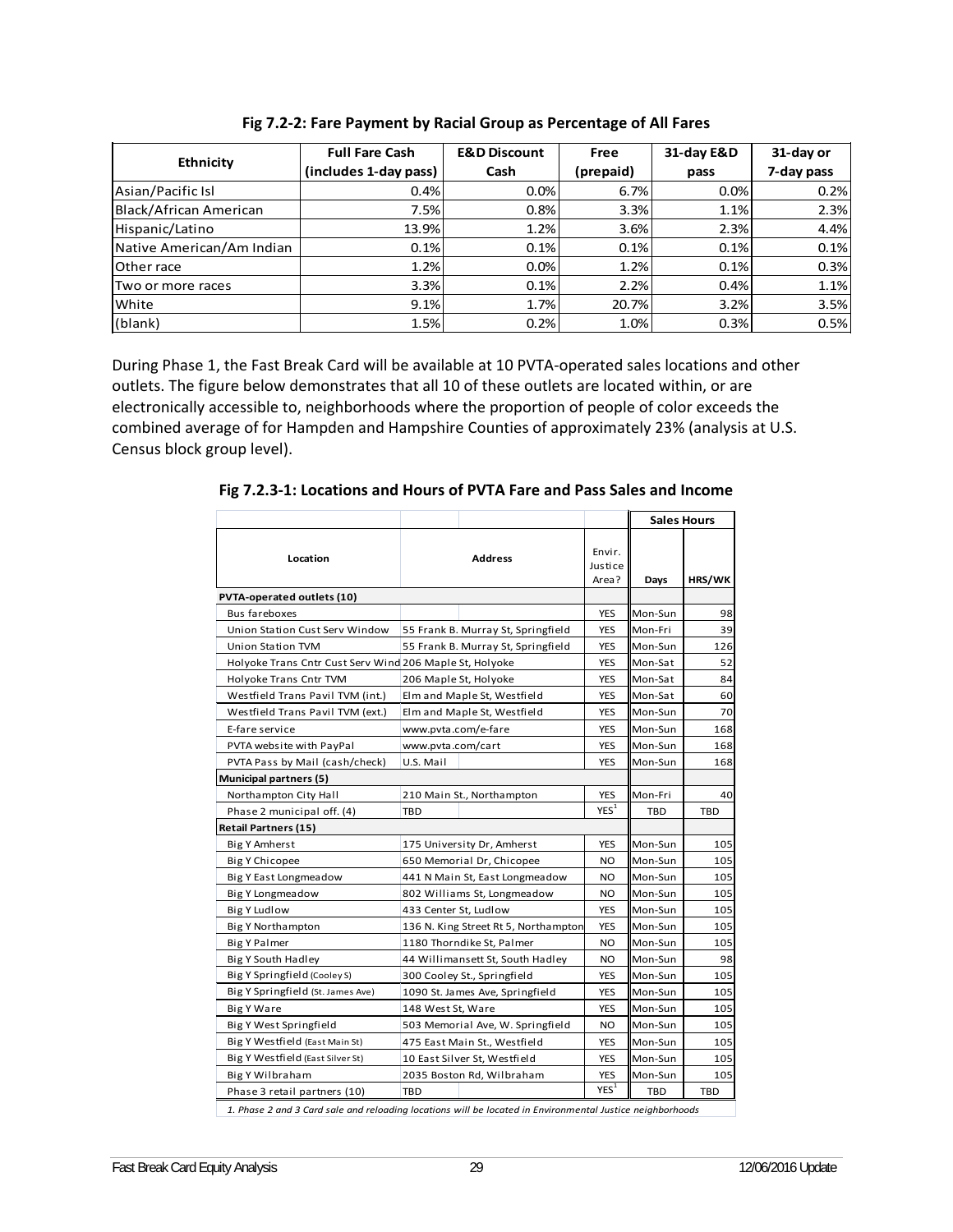During Phases 2 and 3, PVTA will add up to 15 more Fast Break Card sales and reloading locations, for a total of 25. Every effort will made to locate these additional sales locations in neighborhoods where the proportion of people of color exceeds the regional average, reflecting the fact that the proportion of people of color who are PVTA customers (62.3%) exceeds the regional average by nearly 40%.

Because all future Fast Break Card sales and reloading locations are anticipated to be in neighborhoods with a greater proportion of residents of color than the regional average, there no disparate impacts are expected with respect to geographic availability of card purchase and reloading locations.

In the future, PVTA will update customer satisfaction surveys to include Fast Break Card use for comparison with race to determine if a disparate impact occurs as the card comes into wider use.

There is no information in PVTA customer surveys to suggest that riders of color will be disproportionately more or less likely to use the new payment media, as there is no data available yet on its use. PVTA will survey riders at one year intervals during the Fast Break roll out period to assess whether or not disproportionate impacts occur.

## **7.2.2 English Proficiency Impacts and Mitigation**

In looking at the fare payment choices of the 6% of PVTA riders (165 individuals) who filled out the survey in Spanish (shown below), riders who filled out the Spanish version of the survey were more likely to pay cash on board (for either a cash fare or a 1‐day pass).

|                                   | <b>Full Fare or 1-day</b><br>pass Cash on board | <b>E&amp;D Discount</b><br>Cash on board | Free<br>(prepaid) | <b>E&amp;D 31-day</b><br>pass | 31-day or 7-<br>day pass |
|-----------------------------------|-------------------------------------------------|------------------------------------------|-------------------|-------------------------------|--------------------------|
| <b>English Survey Respondents</b> | 36.4%                                           | 3.7%                                     | 41.2%             | 6.5%                          | 12.2%                    |
| Spanish Survey Respondents        | 50.3%                                           | 10.2%                                    | 1.3%              | 22.3%                         | 15.9%                    |

| #         | <b>Potential Disparate Impact</b>                                                                                                                                                       | <b>Mitigation Measure</b>                                                                                                                                                                                                                                                                                                          |
|-----------|-----------------------------------------------------------------------------------------------------------------------------------------------------------------------------------------|------------------------------------------------------------------------------------------------------------------------------------------------------------------------------------------------------------------------------------------------------------------------------------------------------------------------------------|
| $7.2 - 1$ | Customers who are not proficient in English or<br>do not speak English may not have access to all<br>information about the features and<br>requirements of the Fast Break Card Program. | All Fast Break Card program materials (for both the<br>Smart Card and Limited Use Card versions) will be<br>translated to Spanish. PVTA will provide Spanish<br>speaking staff at outreach events. News releases and<br>advertisements will be produced for and distributed to<br>Spanish language media in the PVTA service area. |
| $7.2 - 2$ | Spanish-speaking customers are more likely to<br>pass cash onboard for a 1-ride basic fare or 1-day<br>pass.                                                                            | Outreach materials will emphasize that 1-ride fares and<br>1-day passes may be paid using the Smart Card and<br>Limited Use Card.                                                                                                                                                                                                  |

#### **Fig. 7.2.2‐1: English Proficiency Impacts and Mitigation**